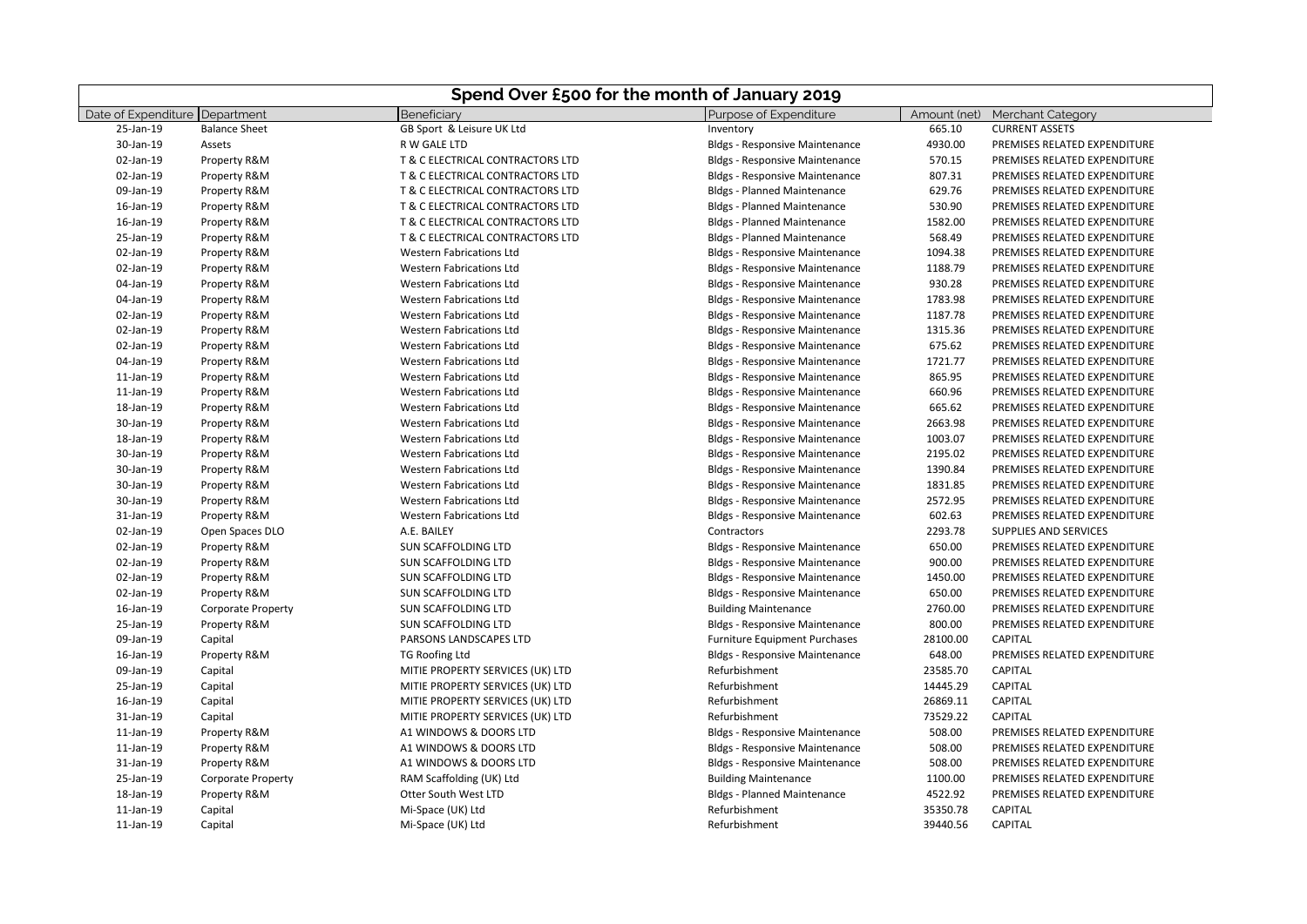25-Jan-19 Corporate Property **RG Pools & Leisure Ltd** Fees & Hired Services **Fees Additional Supplies AND SERVICES** 25-Jan-19 Corporate Property **RG Pools & Leisure Ltd** Fees & Hired Services 655.00 SUPPLIES AND SERVICES AND SERVICES 09-Jan-19 Open Spaces DLO Charles Mant Charles Mant Charles Mant Fees & Hired Services 2575.00 SUPPLIES AND SERVICES

J Thomas t/a JT Roofing I Thomas t/a IT Roofing J Thomas t/a JT Roofing J Thomas t/a JT Roofing J Thomas t/a JT Roofing J Thomas t/a JT Roofing J Thomas t/a JT Roofing J Thomas t/a JT Roofing J Thomas t/a JT Roofing RG Pools & Leisure Ltd RG Pools & Leisure Ltd A & N Construction A & N Construction A & N Construction A & N Construction A & N Construction A & N Construction J C Electrical Services 09-Jan-19 Capital WRW Construction Ltd Construction Works 34392.24 CAPITAL

**Bldgs - Planned Maintenance Bldgs - Responsive Maintenance Bldgs - Planned Maintenance Bldgs - Planned Maintenance Bldgs - Planned Maintenance Bldgs - Planned Maintenance Bldgs - Planned Maintenance Bldgs - Planned Maintenance Bldgs - Planned Maintenance Bldgs - Responsive Maintenance Bldgs - Planned Maintenance Bldgs - Planned Maintenance Bldgs - Planned Maintenance Bldgs - Planned Maintenance Bldgs - Planned Maintenance Bldgs - Planned Maintenance Bldgs - Planned Maintenance Bldgs - Planned Maintenance Bldgs - Planned Maintenance Bldgs - Planned Maintenance** 

02-Jan-19 Property R&M PW SOLUTIONS PERITIONS And Bldgs - Responsive Maintenance 15296.53 PREMISES RELATED EXPENDITURE 25-Jan-19 Property R&M DALE NIXON T/A TAUNTON FENCING COM Bldgs - Responsive Maintenance 1696.00 PREMISES RELATED EXPENDITURE 23-Jan-19 Corporate Property Wyatt Joinery Ltd Bldgs - Responsive Maintenance 955.00 PREMISES RELATED EXPENDITURE 30-Jan-19 Corporate Property Wyatt Joinery Ltd Bldgs - Responsive Maintenance 1290.00 PREMISES RELATED EXPENDITURE 16-Jan-19 Property R&M Steve Wilkins Steve Wilkins Steve Wilkins Steve Guide and Bldgs - Responsive Maintenance And The MISES RELATED EXPENDITURE 16-Jan-19 Property R&M Steve Wilkins Bldgs - Responsive Maintenance 600.00 PREMISES RELATED EXPENDITURE 02-Jan-19 Property R&M J Thomas t/a JT Roofing States and Bldgs - Responsive Maintenance 1275.00 PREMISES RELATED EXPENDITURE 02-Jan-19 Property R&M J Thomas t/a JT Roofing Computer Responsive Maintenance -1234.00 PREMISES RELATED EXPENDITURE 02-Jan-19 Property R&M J Thomas t/a JT Roofing Bldgs - Responsive Maintenance 1234.00 PREMISES RELATED EXPENDITURE 18-Jan-19 Property R&M J Thomas t/a JT Roofing Bldgs - Responsive Maintenance 1643.00 PREMISES RELATED EXPENDITURE 18-Jan-19 Property R&M J Thomas t/a JT Roofing Compared and Bldgs - Responsive Maintenance - 1488.00 PREMISES RELATED EXPENDITURE 18-Jan-19 Property R&M J Thomas t/a JT Roofing Samples and Bldgs - Responsive Maintenance 1488.00 PREMISES RELATED EXPENDITURE 30-Jan-19 Property R&M J Thomas t/a JT Roofing Samples and Bldgs - Responsive Maintenance 1444.00 PREMISES RELATED EXPENDITURE 30-Jan-19 Property R&M J Thomas t/a JT Roofing Compared and Bldgs - Responsive Maintenance -1260.00 PREMISES RELATED EXPENDITURE 30-Jan-19 Property R&M J Thomas t/a JT Roofing Bldgs - Responsive Maintenance 1260.00 PREMISES RELATED EXPENDITURE 02-Jan-19 Property R&M PW SOLUTIONS PW SOLUTIONS SUBS - Planned Maintenance 5400.00 PREMISES RELATED EXPENDITURE 31-Jan-19 Property R&M DALE NIXON T/A TAUNTON FENCING COM Bldgs - Responsive Maintenance 768.00 PREMISES RELATED EXPENDITURE 23-Jan-19 Corporate Property Say Air Conditioning & Refrigeratio Bldgs - Planned Maintenance 510.00 PREMISES RELATED EXPENDITURE<br>25-Jan-19 Corporate Property RG Pools & Leisure Itd Say and Thes & Hired Services 1430.00 SUP 18-Jan-19 Corporate Property Andy Stewart Building Maintenance 920.00 PREMISES RELATED EXPENDITURE 30-Jan-19 Corporate Property **Andy Stewart Andy Stewart Building Maintenance** Building Maintenance 700.00 PREMISES RELATED EXPENDITURE 09-Jan-19 Property R&M **A B A & N** Construction **Bldgs-Planned Maintenance** 1993.90 PREMISES RELATED EXPENDITURE 09-Jan-19 Property R&M **A B A & N** Construction **Bldgs-Planned Maintenance** -1212.00 PREMISES RELATED EXPENDITURE 09-Jan-19 Property R&M **A B A & N** Construction **Bldgs-Planned Maintenance** 1212.00 PREMISES RELATED EXPENDITURE 09-Jan-19 Property R&M **A B A & N** Construction **Bldgs-Planned Maintenance** 4070.00 PREMISES RELATED EXPENDITURE 09-Jan-19 Property R&M **A B A & N** Construction **Bldgs-Planned Maintenance** -3090.00 PREMISES RELATED EXPENDITURE 09-Jan-19 Property R&M **A B A & N** Construction **Bldgs-Planned Maintenance** 3090.00 PREMISES RELATED EXPENDITURE 09-Jan-19 Property R&M J C Electrical Services Supervices Bldgs - Responsive Maintenance 910.00 PREMISES RELATED EXPENDITURE 23-Jan-19 Corporate Property Steve Wilkins Steve Wilkins Steve Wilkins Bldgs - Planned Maintenance 20140.00 PREMISES RELATED EXPENDITURE 23-Jan-19 Corporate Property Steve Wilkins Steve Wilkins Steve Wilkins Steve Steve Steve Steve Steve Steve Steve Steve Steve Steve Steve Steve Steve Steve Steve Steve Steve Steve Steve Steve Steve Steve Steve Steve Steve S 23-Jan-19 Corporate Property Steve Wilkins Steve Wilkins Steve Wilkins Bldgs - Planned Maintenance 720.00 PREMISES RELATED EXPENDITURE 02-Jan-19 Property R&M Steve Wilkins Steve Wilkins Steve Wilkins Bldgs - Planned Maintenance 705.00 PREMISES RELATED EXPENDITURE 02-Jan-19 Property R&M Steve Wilkins Steve Wilkins Steve Wilkins Bldgs - Planned Maintenance 500.00 PREMISES RELATED EXPENDITURE 02-Jan-19 Property R&M Steve Wilkins Steve Wilkins Steve Wilkins Bldgs - Planned Maintenance 600.00 PREMISES RELATED EXPENDITURE 16-Jan-19 Property R&M Steve Wilkins Bldgs - Responsive Maintenance 730.00 PREMISES RELATED EXPENDITURE 16-Jan-19 Property R&M Steve Wilkins Bldgs - Planned Maintenance 1185.00 PREMISES RELATED EXPENDITURE 16-Jan-19 Property R&M Steve Wilkins Bldgs - Planned Maintenance -1000.00 PREMISES RELATED EXPENDITURE 16-Jan-19 Property R&M Steve Wilkins Bldgs - Planned Maintenance 1000.00 PREMISES RELATED EXPENDITURE 25-Jan-19 Property R&M Steve Wilkins Bldgs - Planned Maintenance 725.00 PREMISES RELATED EXPENDITURE 25-Jan-19 Property R&M Steve Wilkins Steve Wilkins Steve Bldgs - Planned Maintenance -600.00 PREMISES RELATED EXPENDITURE 25-Jan-19 Property R&M Steve Wilkins Bldgs - Planned Maintenance 600.00 PREMISES RELATED EXPENDITURE 31-Jan-19 Property R&M Steve Wilkins Bldgs - Planned Maintenance 720.00 PREMISES RELATED EXPENDITURE 31-Jan-19 Property R&M Steve Wilkins Steve Wilkins Steve Bldgs - Planned Maintenance -600.00 PREMISES RELATED EXPENDITURE 31-Jan-19 Property R&M Steve Wilkins Bldgs - Planned Maintenance 600.00 PREMISES RELATED EXPENDITURE 02-Jan-19 Property R&M Christopher Rowland Christopher Rowland Bldgs - Planned Maintenance 1419.89 PREMISES RELATED EXPENDITURE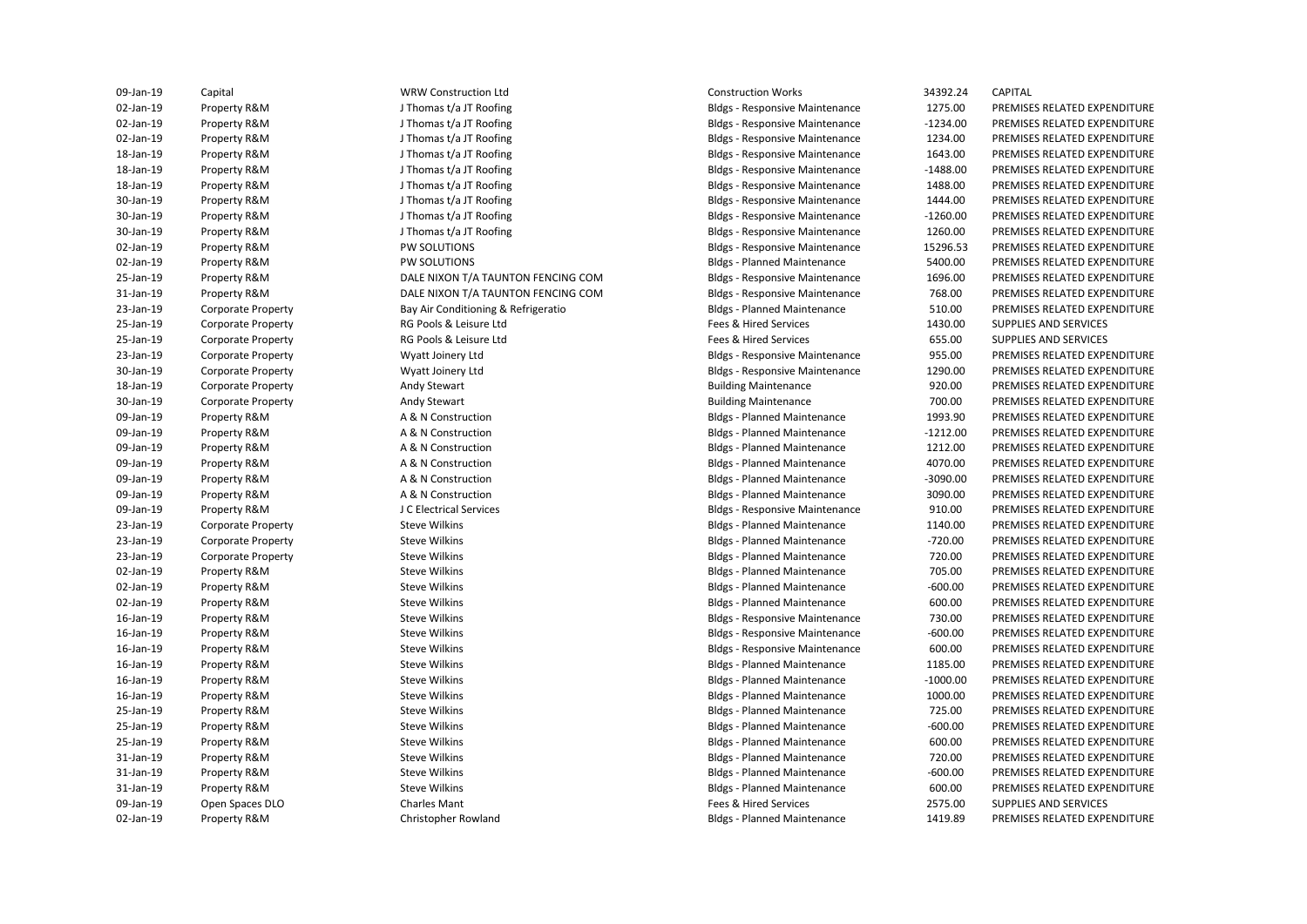| UZ-Jan-19 | Property R&M                | Christopher Rowland                  | Bidgs - Planned Maintenance              | -620.00     | PREMISES RELATED EXPENDITURE |
|-----------|-----------------------------|--------------------------------------|------------------------------------------|-------------|------------------------------|
| 02-Jan-19 | Property R&M                | Christopher Rowland                  | <b>Bldgs - Planned Maintenance</b>       | 620.00      | PREMISES RELATED EXPENDITURE |
| 02-Jan-19 | Property R&M                | Christopher Rowland                  | <b>Bldgs - Planned Maintenance</b>       | 1422.54     | PREMISES RELATED EXPENDITURE |
| 02-Jan-19 | Property R&M                | Christopher Rowland                  | <b>Bldgs - Planned Maintenance</b>       | $-725.00$   | PREMISES RELATED EXPENDITURE |
| 02-Jan-19 | Property R&M                | Christopher Rowland                  | <b>Bldgs - Planned Maintenance</b>       | 725.00      | PREMISES RELATED EXPENDITURE |
| 30-Jan-19 | Property R&M                | Christopher Rowland                  | <b>Bldgs - Planned Maintenance</b>       | 1687.41     | PREMISES RELATED EXPENDITURE |
| 30-Jan-19 | Property R&M                | Christopher Rowland                  | <b>Bldgs - Planned Maintenance</b>       | $-880.00$   | PREMISES RELATED EXPENDITURE |
| 30-Jan-19 | Property R&M                | Christopher Rowland                  | <b>Bldgs - Planned Maintenance</b>       | 880.00      | PREMISES RELATED EXPENDITURE |
| 18-Jan-19 | <b>Business Development</b> | Christopher Rowland                  | <b>Bldgs - Planned Maintenance</b>       | 951.03      | PREMISES RELATED EXPENDITURE |
| 31-Jan-19 | Property R&M                | Christopher Rowland                  | <b>Bldgs - Responsive Maintenance</b>    | 1016.46     | PREMISES RELATED EXPENDITURE |
| 31-Jan-19 | Property R&M                | Christopher Rowland                  | <b>Bldgs - Responsive Maintenance</b>    | $-525.03$   | PREMISES RELATED EXPENDITURE |
| 31-Jan-19 | Property R&M                | Christopher Rowland                  | <b>Bldgs - Responsive Maintenance</b>    | 525.03      | PREMISES RELATED EXPENDITURE |
| 30-Jan-19 | <b>Business Development</b> | Mike Harding Lighting Solutions Ltd  | <b>Publicity Promotions &amp; Advert</b> | 10165.00    | SUPPLIES AND SERVICES        |
| 30-Jan-19 | <b>Business Development</b> | Mike Harding Lighting Solutions Ltd  | <b>Publicity Promotions &amp; Advert</b> | $-10075.00$ | SUPPLIES AND SERVICES        |
| 30-Jan-19 | <b>Business Development</b> | Mike Harding Lighting Solutions Ltd  | <b>Publicity Promotions &amp; Advert</b> | 10075.00    | SUPPLIES AND SERVICES        |
| 02-Jan-19 | Property R&M                | Mr Keven Pearse                      | <b>Bldgs - Planned Maintenance</b>       | 1074.35     | PREMISES RELATED EXPENDITURE |
| 02-Jan-19 | Property R&M                | Mr Keven Pearse                      | <b>Bldgs - Planned Maintenance</b>       | $-747.94$   | PREMISES RELATED EXPENDITURE |
| 02-Jan-19 | Property R&M                | Mr Keven Pearse                      | <b>Bldgs - Planned Maintenance</b>       | 747.94      | PREMISES RELATED EXPENDITURE |
| 02-Jan-19 | Property R&M                | Mr Keven Pearse                      | <b>Bldgs - Responsive Maintenance</b>    | 725.90      | PREMISES RELATED EXPENDITURE |
| 02-Jan-19 | Property R&M                | Mr Keven Pearse                      | <b>Bldgs - Responsive Maintenance</b>    | $-576.24$   | PREMISES RELATED EXPENDITURE |
| 02-Jan-19 | Property R&M                | Mr Keven Pearse                      | <b>Bldgs - Responsive Maintenance</b>    | 576.24      | PREMISES RELATED EXPENDITURE |
| 04-Jan-19 | <b>Business Development</b> | Mr Keven Pearse                      | <b>Bldgs - Responsive Maintenance</b>    | 690.00      | PREMISES RELATED EXPENDITURE |
| 04-Jan-19 | <b>Business Development</b> | Mr Keven Pearse                      | <b>Bldgs - Responsive Maintenance</b>    | $-540.00$   | PREMISES RELATED EXPENDITURE |
| 04-Jan-19 | <b>Business Development</b> | Mr Keven Pearse                      | <b>Bldgs - Responsive Maintenance</b>    | 540.00      | PREMISES RELATED EXPENDITURE |
| 09-Jan-19 | Property R&M                | Mr Keven Pearse                      | <b>Bldgs - Planned Maintenance</b>       | 626.70      | PREMISES RELATED EXPENDITURE |
| 09-Jan-19 | Property R&M                | Mr Keven Pearse                      | <b>Bldgs - Planned Maintenance</b>       | $-551.73$   | PREMISES RELATED EXPENDITURE |
| 09-Jan-19 | Property R&M                | Mr Keven Pearse                      | <b>Bldgs - Planned Maintenance</b>       | 551.73      | PREMISES RELATED EXPENDITURE |
| 09-Jan-19 | Property R&M                | Mr Keven Pearse                      | <b>Bldgs - Planned Maintenance</b>       | 747.61      | PREMISES RELATED EXPENDITURE |
| 16-Jan-19 | Property R&M                | Mr Keven Pearse                      | <b>Bldgs - Planned Maintenance</b>       | 747.61      | PREMISES RELATED EXPENDITURE |
| 16-Jan-19 | Property R&M                | Mr Keven Pearse                      | <b>Bldgs - Planned Maintenance</b>       | 2031.41     | PREMISES RELATED EXPENDITURE |
| 16-Jan-19 | Property R&M                | Mr Keven Pearse                      | <b>Bldgs - Planned Maintenance</b>       | $-1705.00$  | PREMISES RELATED EXPENDITURE |
| 16-Jan-19 | Property R&M                | Mr Keven Pearse                      | <b>Bldgs - Planned Maintenance</b>       | 1705.00     | PREMISES RELATED EXPENDITURE |
| 23-Jan-19 | Property R&M                | Mr Keven Pearse                      | <b>Bldgs - Planned Maintenance</b>       | 878.18      | PREMISES RELATED EXPENDITURE |
| 23-Jan-19 | Property R&M                | Mr Keven Pearse                      | <b>Bldgs - Planned Maintenance</b>       | $-551.77$   | PREMISES RELATED EXPENDITURE |
| 23-Jan-19 | Property R&M                | Mr Keven Pearse                      | <b>Bldgs - Planned Maintenance</b>       | 551.77      | PREMISES RELATED EXPENDITURE |
| 23-Jan-19 | Capital                     | Ventro Ltd                           | Refurbishment                            | 66664.93    | CAPITAL                      |
| 23-Jan-19 | Capital                     | Ventro Ltd                           | Refurbishment                            | 30473.44    | <b>CAPITAL</b>               |
| 11-Jan-19 | Capital                     | Stormforce Roofing & Maintenance Ltd | <b>Construction Works</b>                | 107589.80   | <b>CAPITAL</b>               |
| 09-Jan-19 | Capital                     | <b>Woods Building Services</b>       | Refurbishment                            | 1190.00     | <b>CAPITAL</b>               |
| 09-Jan-19 | Capital                     | <b>Woods Building Services</b>       | Refurbishment                            | 595.00      | <b>CAPITAL</b>               |
| 16-Jan-19 | Property R&M                | Girling Jones Ltd                    | Pay - Temporary Posts                    | 731.25      | <b>EMPLOYEES</b>             |
| 16-Jan-19 | Property R&M                | Girling Jones Ltd                    | Pay - Temporary Posts                    | 721.50      | <b>EMPLOYEES</b>             |
| 16-Jan-19 | Property R&M                | Girling Jones Ltd                    | Agency Staff covering Perm Pos           | 721.50      | <b>EMPLOYEES</b>             |
| 16-Jan-19 | Property R&M                | Girling Jones Ltd                    | Pay - Temporary Posts                    | 731.25      | <b>EMPLOYEES</b>             |
| 16-Jan-19 | Property R&M                | Girling Jones Ltd                    | Agency Staff covering Perm Pos           | 721.50      | <b>EMPLOYEES</b>             |
| 16-Jan-19 | Property R&M                | Girling Jones Ltd                    | Pay - Temporary Posts                    | 780.00      | <b>EMPLOYEES</b>             |
| 25-Jan-19 | Property R&M                | Girling Jones Ltd                    | <b>Agency Staff covering Perm Pos</b>    | 721.50      | <b>EMPLOYEES</b>             |
|           |                             |                                      |                                          |             |                              |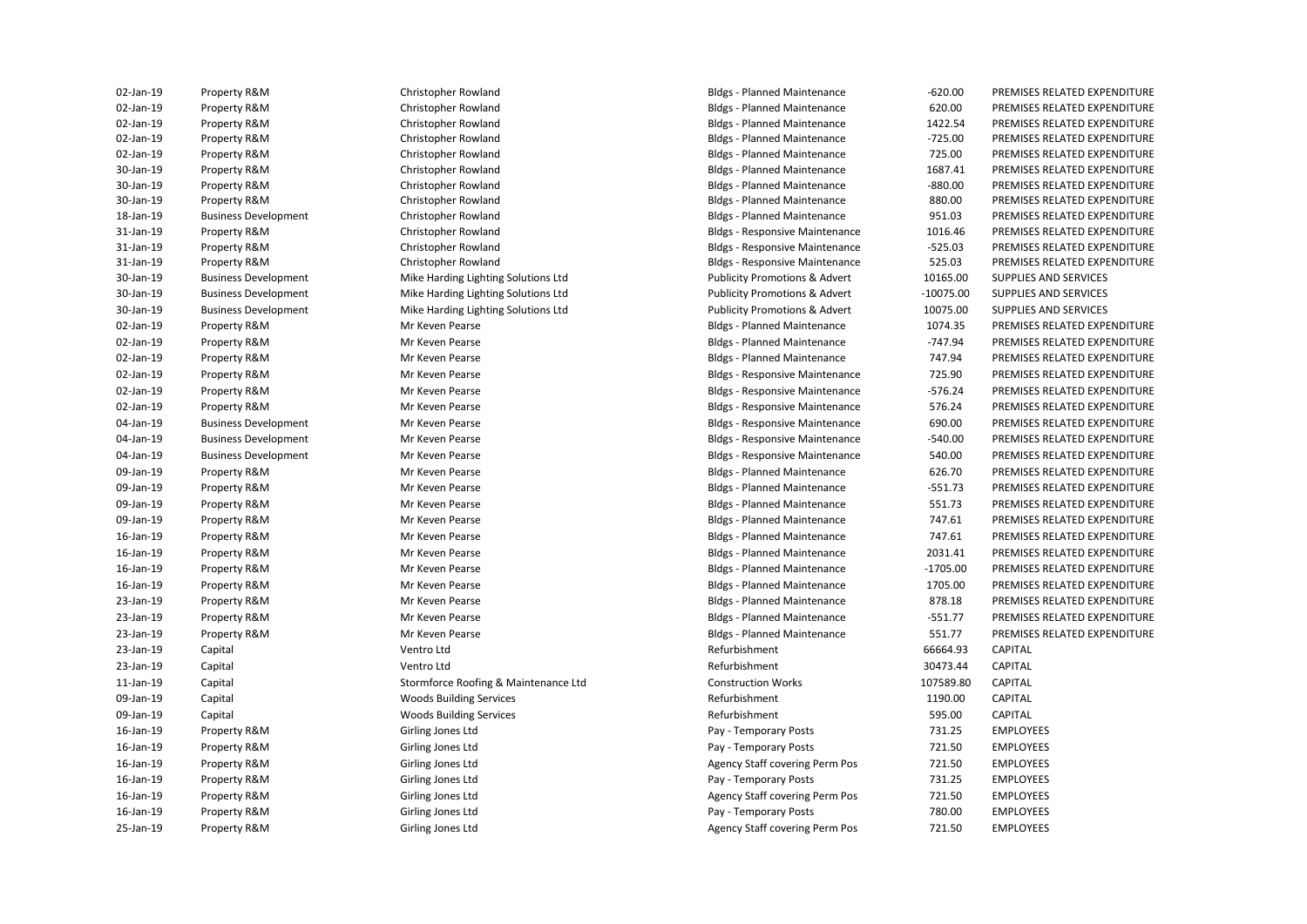| 25-Jan-19                    | Property R&M                                  | Girling Jones Ltd                                     | Pay - Temporary Posts                       | 780.00              | <b>EMPLOYEES</b>                             |
|------------------------------|-----------------------------------------------|-------------------------------------------------------|---------------------------------------------|---------------------|----------------------------------------------|
| 09-Jan-19                    | Parking & Community Safety                    | REF Electrics (Taunton) Ltd                           | <b>Bldgs - Compliance Costs</b>             | 4825.00             | PREMISES RELATED EXPENDITURE                 |
| 23-Jan-19                    | <b>Corporate Property</b>                     | <b>Bell Decorating Group Ltd</b>                      | <b>Bldgs - Responsive Maintenance</b>       | 17700.00            | PREMISES RELATED EXPENDITURE                 |
| 23-Jan-19                    | Capital                                       | F. Bamford (Engineering) Ltd                          | Refurbishment                               | 88953.26            | CAPITAL                                      |
| 04-Jan-19                    | Cems and Crems                                | T Hawkings                                            | <b>Bldgs - Planned Maintenance</b>          | 7125.00             | PREMISES RELATED EXPENDITURE                 |
| 23-Jan-19                    | <b>Cems and Crems</b>                         | T Hawkings                                            | <b>Bldgs - Planned Maintenance</b>          | 1895.00             | PREMISES RELATED EXPENDITURE                 |
| 23-Jan-19                    | <b>Corporate Property</b>                     | Solar South West Ltd                                  | <b>Bldgs - Planned Maintenance</b>          | 4749.75             | PREMISES RELATED EXPENDITURE                 |
| 09-Jan-19                    | Other                                         | <b>Sundry BACS</b>                                    | Inc & Exp Re Inv Props FV                   | 1445.89             | BELOW NET COST OF SERVICES                   |
| 09-Jan-19                    | Other                                         | <b>Sundry BACS</b>                                    | Inc & Exp Re Inv Props FV                   | 607.41              | BELOW NET COST OF SERVICES                   |
| 09-Jan-19                    | Other                                         | <b>Sundry BACS</b>                                    | Inc & Exp Re Inv Props FV                   | 1172.51             | BELOW NET COST OF SERVICES                   |
| 18-Jan-19                    | Capital                                       | <b>Sundry BACS</b>                                    | <b>Grant Payments</b>                       | 22865.00            | CAPITAL                                      |
| 25-Jan-19                    | Housing Enabling & Development                | <b>Sundry BACS</b>                                    | Compensation                                | 923.64              | SUPPLIES AND SERVICES                        |
| 18-Jan-19                    | <b>HRA Lettings</b>                           | <b>Sundry BACS</b>                                    | Grants                                      | 750.00              | SUPPLIES AND SERVICES                        |
| 23-Jan-19                    | <b>HRA Lettings</b>                           | <b>Sundry BACS</b>                                    | Grants                                      | 750.00              | SUPPLIES AND SERVICES                        |
| 23-Jan-19                    | Other                                         | <b>Sundry BACS</b>                                    | Inc & Exp Re Inv Props FV                   | 676.88              | BELOW NET COST OF SERVICES                   |
| 31-Jan-19                    | <b>Housing Options</b>                        | <b>Sundry BACS</b>                                    | 3rd Prty Rent in Advance                    | 1486.00             | THIRD PARTY PAYMENTS                         |
| 16-Jan-19                    | Area Planning                                 | <b>Sundry Cheque</b>                                  | <b>F&amp;C</b> for Services                 | 924.00              | <b>INCOME</b>                                |
| 31-Jan-19                    | Cems and Crems                                | South West Councils                                   | <b>Prof Subscriptions</b>                   | 950.00              | <b>EMPLOYEES</b>                             |
| 31-Jan-19                    | <b>Housing Standards</b>                      | SOMERSET COUNTY COUNCIL                               | Fees & Hired Services                       | 6704.00             | SUPPLIES AND SERVICES                        |
| 23-Jan-19                    | <b>Local Land Charges</b>                     | SOMERSET COUNTY COUNCIL                               | Fees & Hired Services                       | 1676.85             | SUPPLIES AND SERVICES                        |
| 18-Jan-19                    | Parking & Community Safety                    | SOMERSET COUNTY COUNCIL                               | <b>Other Local Authorities</b>              | 66591.98            | THIRD PARTY PAYMENTS                         |
| 11-Jan-19                    | Area Planning                                 | Dillington House Somerset County Council              | <b>F&amp;C for Services</b>                 | 757.12              | <b>INCOME</b>                                |
| 25-Jan-19                    | Area Planning                                 | Dillington House Somerset County Council              | <b>F&amp;C</b> for Services                 | 1027.05             | <b>INCOME</b>                                |
| 30-Jan-19                    | Area Planning                                 | <b>ALBEMARLE CENTRE</b>                               | Conf & Meet Exp (not catering)              | 1780.00             | SUPPLIES AND SERVICES                        |
| 16-Jan-19                    | Open Spaces DLO                               | Viridor Waste (Somerset) Ltd                          | Waste Collection & Disposal                 | 3742.12             | SUPPLIES AND SERVICES                        |
| 23-Jan-19                    | Cems and Crems                                | Viridor Waste (Somerset) Ltd                          | Waste Collection & Disposal                 | 591.00              | SUPPLIES AND SERVICES                        |
| 23-Jan-19                    | Open Spaces DLO                               | Viridor Waste (Somerset) Ltd                          | Waste Collection & Disposal                 | 12718.17            | SUPPLIES AND SERVICES                        |
| 23-Jan-19                    | Open Spaces DLO                               | Viridor Waste (Somerset) Ltd                          | Waste Collection & Disposal                 | 1468.61             | SUPPLIES AND SERVICES                        |
| 25-Jan-19                    | Open Spaces DLO                               | Viridor Waste (Somerset) Ltd                          | Waste Collection & Disposal                 | 1782.00             | SUPPLIES AND SERVICES                        |
| 16-Jan-19                    | Open Spaces DLO                               | Viridor Waste (Somerset) Ltd                          | Waste Collection & Disposal                 | 4088.47             | SUPPLIES AND SERVICES                        |
| 16-Jan-19                    | Open Spaces DLO                               | Viridor Waste (Somerset) Ltd                          | Waste Collection & Disposal                 | 19275.37            | SUPPLIES AND SERVICES                        |
| 25-Jan-19                    | Open Spaces DLO                               | Viridor Waste (Somerset) Ltd                          | Fees & Hired Services                       | 4999.00             | SUPPLIES AND SERVICES                        |
| 25-Jan-19                    | Open Spaces DLO                               | Viridor Waste (Somerset) Ltd                          | Fees & Hired Services                       | 1755.04             | SUPPLIES AND SERVICES                        |
| 09-Jan-19                    | Capital                                       | <b>ASHFORDS</b>                                       | <b>Professional Fees</b>                    | 2207.96             | CAPITAL                                      |
| 09-Jan-19                    | Capital                                       | <b>ASHFORDS</b>                                       | <b>Professional Fees</b>                    | 1279.50             | CAPITAL                                      |
| 09-Jan-19                    | Capital                                       | <b>ASHFORDS</b>                                       | <b>Professional Fees</b>                    | 839.00              | CAPITAL                                      |
| 18-Jan-19                    | <b>Growth Programme</b>                       | <b>ASHFORDS</b>                                       | Consultants                                 | 585.00              | SUPPLIES AND SERVICES                        |
| 23-Jan-19                    | Capital                                       | <b>ASHFORDS</b>                                       | <b>Professional Fees</b>                    | 31200.00            | CAPITAL                                      |
| 25-Jan-19                    | Capital                                       | <b>ASHFORDS</b>                                       | <b>Professional Fees</b>                    | 6900.00             | CAPITAL                                      |
| 25-Jan-19                    | Facilities & Customer Services                | Pitney Bowes Ltd                                      | Postage                                     | 6395.19             | SUPPLIES AND SERVICES                        |
| 02-Jan-19                    | ICT & Information                             | BRITISH TELECOMMUNICATIONS PLC                        | ICT - Telephones                            | 3800.00             | SUPPLIES AND SERVICES                        |
| 18-Jan-19                    | ICT & Information                             | BRITISH TELECOMMUNICATIONS PLC                        | ICT - Telephones                            | 779.98              | SUPPLIES AND SERVICES                        |
| 23-Jan-19                    | ICT & Information                             | BRITISH TELECOMMUNICATIONS PLC                        | ICT - Telephones                            | 739.98              | SUPPLIES AND SERVICES                        |
| 11-Jan-19                    | Other                                         | <b>WESSEX WATER SERVICES LTD</b>                      | Rents                                       | 1463.00             | PREMISES RELATED EXPENDITURE                 |
| 11-Jan-19                    | Other                                         | <b>WESSEX WATER SERVICES LTD</b>                      | Rents                                       | 1463.00             | PREMISES RELATED EXPENDITURE                 |
| 11-Jan-19                    | Other                                         | <b>WESSEX WATER SERVICES LTD</b>                      | Rents                                       | 1463.00             | PREMISES RELATED EXPENDITURE                 |
| 02-Jan-19<br>$25 - 12n - 19$ | <b>Community Leisure</b><br>Community Leisure | <b>GLL (Trading) Limited</b><br>GIL (Trading) Limited | <b>Contract Payment</b><br>Contract Payment | 1962.00<br>70250.00 | THIRD PARTY PAYMENTS<br>THIRD PARTY PAYMENTS |
|                              |                                               |                                                       |                                             |                     |                                              |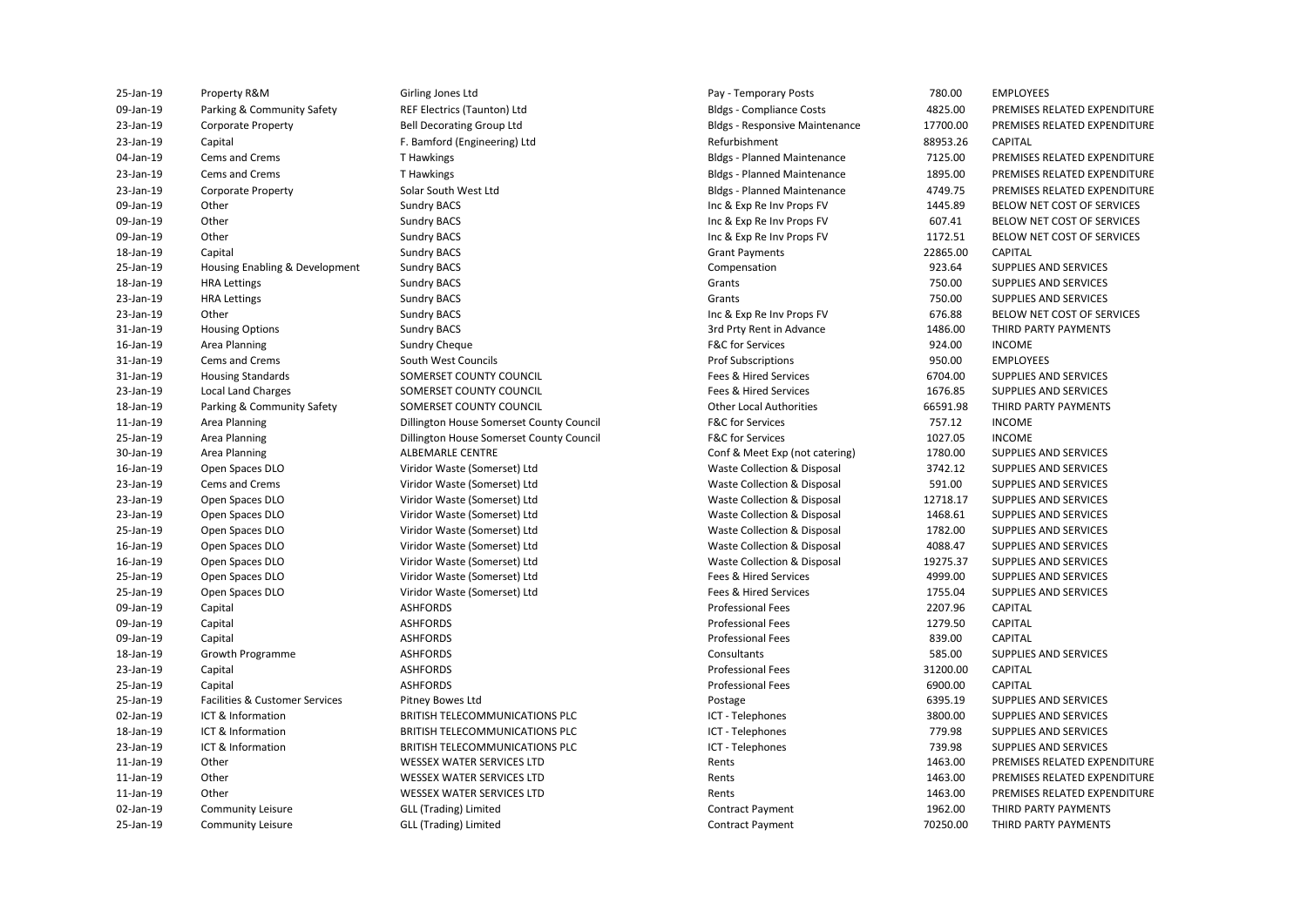| 30-Jan-19 | <b>Electoral Services</b>      | West Somerset Council                  | Subscriptions & Publications          | 3193.24  | SUPPLIES AND SERVICES       |
|-----------|--------------------------------|----------------------------------------|---------------------------------------|----------|-----------------------------|
| 30-Jan-19 | Supported Housing Dev          | <b>ZURICH MUNCIPAL</b>                 | General Insurance                     | 1000.00  | SUPPLIES AND SERVICES       |
| 30-Jan-19 | HRA Policy & Management        | <b>ZURICH MUNCIPAL</b>                 | General Insurance                     | 999.00   | SUPPLIES AND SERVICES       |
| 09-Jan-19 | Area Housing 3                 | Taunton East Development Trust Ltd     | Fees & Hired Services                 | 800.00   | SUPPLIES AND SERVICES       |
| 09-Jan-19 | Area Planning                  | NO 5 CHAMBERS LTD                      | Consultants                           | 2712.50  | SUPPLIES AND SERVICES       |
| 11-Jan-19 | Capital                        | CAPITA BUSINESS SERVICES LTD           | <b>IT Software</b>                    | 22954.24 | <b>CAPITAL</b>              |
| 11-Jan-19 | Capital                        | CAPITA BUSINESS SERVICES LTD           | <b>IT Software</b>                    | 2977.43  | <b>CAPITAL</b>              |
| 11-Jan-19 | Assets                         | <b>CAPITA BUSINESS SERVICES LTD</b>    | ICT - Software                        | 771.73   | SUPPLIES AND SERVICES       |
| 11-Jan-19 | Property R&M                   | Lex Autolease Ltd                      | <b>Operating Lease</b>                | 1310.72  | <b>TRANSPORT RELATED EX</b> |
| 23-Jan-19 | Property R&M                   | Lex Autolease Ltd                      | <b>Hired Vehicles</b>                 | 1006.29  | <b>TRANSPORT RELATED EX</b> |
| 23-Jan-19 | Open Spaces DLO                | Lex Autolease Ltd                      | <b>Hired Vehicles</b>                 | 992.85   | <b>TRANSPORT RELATED EX</b> |
| 09-Jan-19 | Area Housing 3                 | <b>VENN GROUP LTD</b>                  | APT & C-Pay Temp                      | 648.00   | <b>EMPLOYEES</b>            |
| 04-Jan-19 | Area Housing 3                 | <b>VENN GROUP LTD</b>                  | APT & C-Pay Temp                      | 948.00   | <b>EMPLOYEES</b>            |
| 11-Jan-19 | Area Housing 3                 | <b>VENN GROUP LTD</b>                  | APT & C-Pay Temp                      | 876.00   | <b>EMPLOYEES</b>            |
| 23-Jan-19 | Area Housing 3                 | <b>VENN GROUP LTD</b>                  | APT & C-Pay Temp                      | 624.00   | <b>EMPLOYEES</b>            |
| 09-Jan-19 | Housing & Community Projects   | Sedgemoor District Council             | Fees & Hired Services                 | 1024.17  | SUPPLIES AND SERVICES       |
| 04-Jan-19 | <b>Democratic Services</b>     | <b>Grant Thornton LLP</b>              | Audit                                 | 9746.00  | SUPPLIES AND SERVICES       |
| 04-Jan-19 | <b>Democratic Services</b>     | <b>Grant Thornton LLP</b>              | Audit                                 | 9419.00  | SUPPLIES AND SERVICES       |
| 18-Jan-19 | Facilities & Customer Services | REED SPECIALIST RECRUITMENT LTD        | Agency Staff covering Temp Pos        | 612.00   | <b>EMPLOYEES</b>            |
| 02-Jan-19 | Assets                         | REED SPECIALIST RECRUITMENT LTD        | Training - Non Qualification          | 980.50   | <b>EMPLOYEES</b>            |
| 02-Jan-19 | Assets                         | REED SPECIALIST RECRUITMENT LTD        | Agency Staff covering Temp Pos        | 1060.00  | <b>EMPLOYEES</b>            |
| 02-Jan-19 | Assets                         | REED SPECIALIST RECRUITMENT LTD        | Agency Staff covering Perm Pos        | 1026.88  | <b>EMPLOYEES</b>            |
| 09-Jan-19 | Assets                         | REED SPECIALIST RECRUITMENT LTD        | Agency Staff covering Temp Pos        | 585.00   | <b>EMPLOYEES</b>            |
| 16-Jan-19 | Assets                         | REED SPECIALIST RECRUITMENT LTD        | Agency Staff covering Perm Pos        | 1026.88  | <b>EMPLOYEES</b>            |
| 16-Jan-19 | Assets                         | REED SPECIALIST RECRUITMENT LTD        | Agency Staff covering Temp Pos        | 643.50   | <b>EMPLOYEES</b>            |
| 16-Jan-19 | Assets                         | REED SPECIALIST RECRUITMENT LTD        | Agency Staff covering Temp Pos        | 1060.00  | <b>EMPLOYEES</b>            |
| 18-Jan-19 | Facilities & Customer Services | REED SPECIALIST RECRUITMENT LTD        | Agency Staff covering Temp Pos        | 612.00   | <b>EMPLOYEES</b>            |
| 16-Jan-19 | Assets                         | REED SPECIALIST RECRUITMENT LTD        | Training - Non Qualification          | 980.50   | <b>EMPLOYEES</b>            |
| 18-Jan-19 | Assets                         | REED SPECIALIST RECRUITMENT LTD        | Agency Staff covering Temp Pos        | 585.00   | <b>EMPLOYEES</b>            |
| 16-Jan-19 | Assets                         | REED SPECIALIST RECRUITMENT LTD        | Agency Staff covering Temp Pos        | 1060.00  | <b>EMPLOYEES</b>            |
| 09-Jan-19 | Assets                         | REED SPECIALIST RECRUITMENT LTD        | Training - Non Qualification          | 980.50   | <b>EMPLOYEES</b>            |
| 16-Jan-19 | Assets                         | REED SPECIALIST RECRUITMENT LTD        | <b>Agency Staff covering Perm Pos</b> | 1026.88  | <b>EMPLOYEES</b>            |
| 18-Jan-19 | Facilities & Customer Services | REED SPECIALIST RECRUITMENT LTD        | Agency Staff covering Temp Pos        | 610.69   | <b>EMPLOYEES</b>            |
| 30-Jan-19 | Assets                         | REED SPECIALIST RECRUITMENT LTD        | Agency Staff covering Temp Pos        | 636.00   | <b>EMPLOYEES</b>            |
| 30-Jan-19 | Assets                         | REED SPECIALIST RECRUITMENT LTD        | Agency Staff covering Perm Pos        | 616.13   | <b>EMPLOYEES</b>            |
| 30-Jan-19 | Assets                         | REED SPECIALIST RECRUITMENT LTD        | Training - Non Qualification          | 728.75   | <b>EMPLOYEES</b>            |
| 30-Jan-19 | Assets                         | REED SPECIALIST RECRUITMENT LTD        | Agency Staff covering Temp Pos        | 643.50   | <b>EMPLOYEES</b>            |
| 02-Jan-19 | Supported Housing Dev          | <b>British Gas Business (Electric)</b> | Electricity                           | 581.41   | PREMISES RELATED EXPE       |
| 02-Jan-19 | Supported Housing Dev          | British Gas Business (Electric)        | Electricity                           | 644.55   | PREMISES RELATED EXPE       |
| 04-Jan-19 | Cems and Crems                 | <b>British Gas Business (Electric)</b> | Electricity                           | 1448.74  | PREMISES RELATED EXPE       |
| 04-Jan-19 | Supported Housing Dev          | <b>British Gas Business (Electric)</b> | Electricity                           | 1626.97  | PREMISES RELATED EXPE       |
| 04-Jan-19 | Parking & Community Safety     | <b>British Gas Business (Electric)</b> | Electricity                           | 1225.59  | PREMISES RELATED EXPE       |
| 04-Jan-19 | Supported Housing Dev          | <b>British Gas Business (Electric)</b> | Electricity                           | 557.06   | PREMISES RELATED EXPE       |
| 18-Jan-19 | HRA Policy & Management        | <b>British Gas Business (Electric)</b> | Electricity                           | 715.43   | PREMISES RELATED EXPE       |
| 30-Jan-19 | Parking & Community Safety     | <b>British Gas Business (Electric)</b> | Electricity                           | 1235.37  | PREMISES RELATED EXPE       |
| 31-Jan-19 | Supported Housing Dev          | <b>British Gas Business (Electric)</b> | Electricity                           | 575.23   | PREMISES RELATED EXPE       |
| 31-Jan-19 | Supported Housing Dev          | <b>British Gas Business (Electric)</b> | Electricity                           | 632.86   | PREMISES RELATED EXPE       |
| 31-Jan-19 | Supported Housing Dev          | <b>British Gas Business (Electric)</b> | Electricity                           | 554.18   | PREMISES RELATED EXPE       |

Operating Lease The Lease 1310.72 TRANSPORT RELATED EXPENDITURE 23-Jan-19 Property Relations Chemical Automobile Research Hired Vehicles 1006.29 TRANSPORT RELATED EXPENDITURE 23-Jan-23-Jan-20 Open Spaces DLO Lex Automation Spaces 2022.85 TRANSPORT RELATED EXPENDITURE Electricity **Electricity** 581.41 PREMISES RELATED EXPENDITURE Electricity **Supported Housing Device British Gas British British British British British British Gas British British British British British British British British British British British British British British British** Electricity **Electricity** CREMS BRITISH GAS BUSINESS (ELECTRICITY ELECTRIC EXPENDITURE Electricity **Supported Housing Device British Gas British Gas Business (ELATED EXPENDITURE** Electricity **Electricity** Sample British Gas British Gas British Gas British Gas British Gas British Gas British Gas British Gas British Gas British Gas British Gas British Gas British Gas British Gas British Gas British G Electricity **Development Housing Devilopment British Gas Business (ELECTRIC PREMISES RELATED EXPENDITURE** 18-Jan-19 HRA Policy & Management British Gas Business (Electric) Electricity 715.43 PREMISES RELATED EXPENDITURE Electricity **Safety British British British British Gas British Gas British British Gas British Gas British Gas B** Electricity **S75.23** PREMISES RELATED EXPENDITURE Electricity **Supported Housing Case British Gas Business (ELECTRIC PREMISES RELATED EXPENDITURE** Electricity **S54.18** PREMISES RELATED EXPENDITURE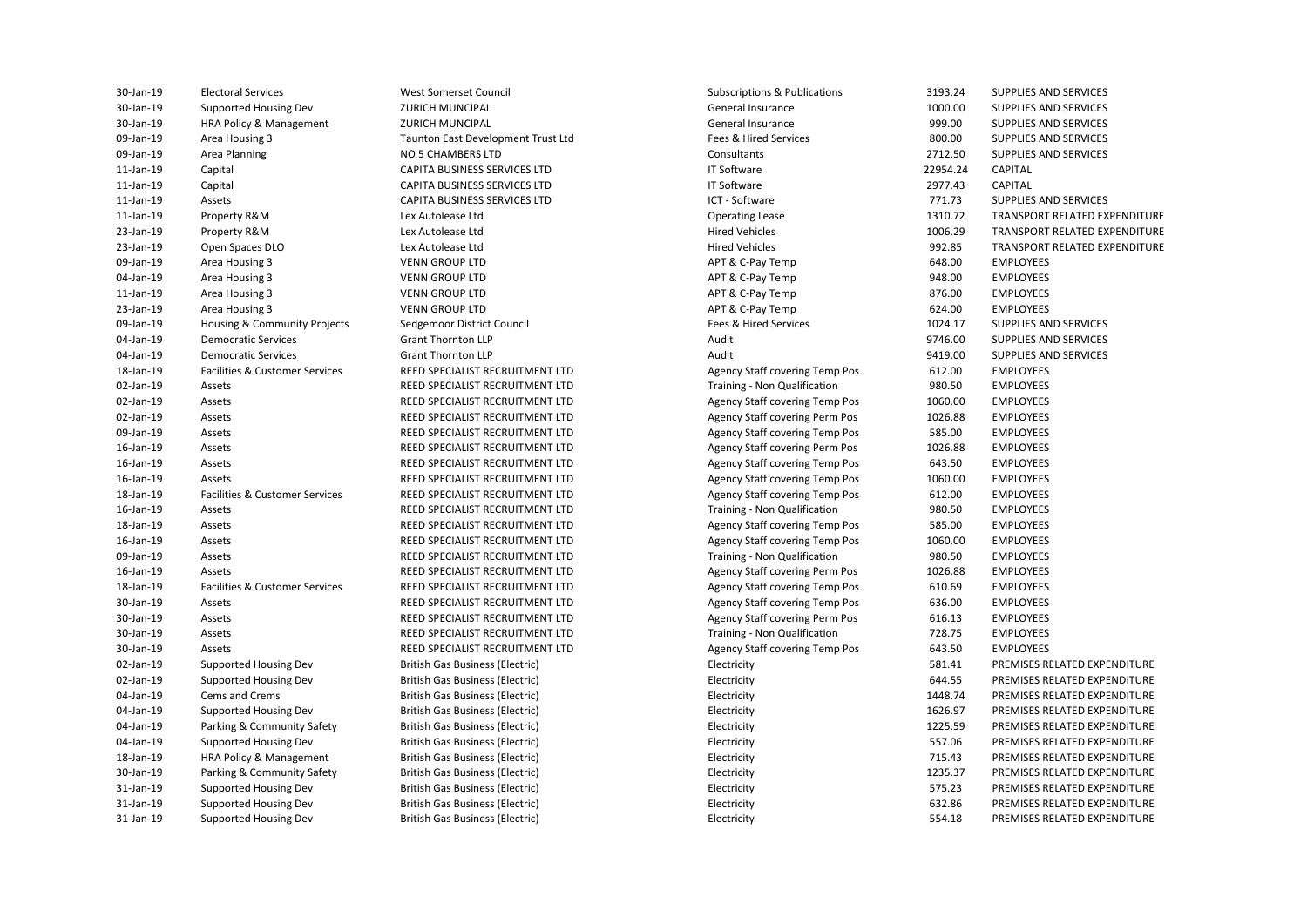| 18-Jan-19 | <b>Housing Options</b>                    |
|-----------|-------------------------------------------|
| 09-Jan-19 | Area Housing 3                            |
| 18-Jan-19 | <b>Housing Options</b>                    |
| 11-Jan-19 | Area Housing 3                            |
| 18-Jan-19 | <b>Housing Options</b>                    |
| 18-Jan-19 | <b>Housing Options</b>                    |
| 16-Jan-19 | Area Housing 3                            |
| 18-Jan-19 | Area Housing 2                            |
| 18-Jan-19 | <b>Housing Options</b>                    |
| 18-Jan-19 | <b>Housing Options</b>                    |
| 18-Jan-19 | <b>Housing Options</b>                    |
| 31-Jan-19 | <b>Housing Options</b>                    |
| 31-Jan-19 | Area Housing 2                            |
| 31-Jan-19 | <b>Housing Options</b>                    |
| 31-Jan-19 | <b>Housing Options</b>                    |
| 31-Jan-19 | <b>Housing Options</b>                    |
| 25-Jan-19 | <b>Business Support - DLO</b>             |
| 02-Jan-19 | <b>Visitor Centre</b>                     |
| 04-Jan-19 | <b>Supported Housing Dev</b>              |
| 16-Jan-19 | Parking & Community Safety                |
| 16-Jan-19 | Property R&M                              |
| 16-Jan-19 | Assets                                    |
| 16-Jan-19 | Facilities & Customer Services            |
| 16-Jan-19 | <b>Business Support - DLO</b>             |
| 16-Jan-19 | <b>Visitor Centre</b>                     |
| 31-Jan-19 | Assets                                    |
| 31-Jan-19 | Parking & Community Safety                |
| 16-Jan-19 | Facilities & Customer Services            |
| 16-Jan-19 | Facilities & Customer Services            |
| 16-Jan-19 | Facilities & Customer Services            |
| 16-Jan-19 | Facilities & Customer Services            |
| 16-Jan-19 | Facilities & Customer Services            |
|           |                                           |
| 16-Jan-19 | <b>Facilities &amp; Customer Services</b> |
| 16-Jan-19 | <b>Facilities &amp; Customer Services</b> |
| 16-Jan-19 | HRA Policy & Management                   |
| 23-Jan-19 | Revs and Bens Manager                     |
| 11-Jan-19 | Revs and Bens Manager                     |
| 23-Jan-19 | Revs and Bens Manager                     |
| 30-Jan-19 | Revs and Bens Manager                     |
| 02-Jan-19 | Open Spaces GF                            |
| 23-Jan-19 | Open Spaces GF                            |
| 16-Jan-19 | Assets                                    |
| 16-Jan-19 | Assets                                    |
| 23-Jan-19 | Property R&M                              |
| 23-Jan-19 | Property R&M                              |
| 23-Jan-19 | Property R&M                              |
| 23-Jan-19 | Property R&M                              |
| 31-Jan-19 | <b>Business Support - DLO</b>             |

| 18-Jan-19 | <b>Housing Options</b>         | <b>Building Recruitment Company Ltd</b> | APT & C-Pay Temp                      | 1184.00  | <b>EMPLOYEES</b>             |
|-----------|--------------------------------|-----------------------------------------|---------------------------------------|----------|------------------------------|
| 09-Jan-19 | Area Housing 3                 | <b>Building Recruitment Company Ltd</b> | APT & C-O/Time Permanent              | 727.88   | <b>EMPLOYEES</b>             |
| 18-Jan-19 | <b>Housing Options</b>         | <b>Building Recruitment Company Ltd</b> | APT & C-Pay Temp                      | 1729.44  | <b>EMPLOYEES</b>             |
| 11-Jan-19 | Area Housing 3                 | <b>Building Recruitment Company Ltd</b> | APT & C-O/Time Permanent              | 727.88   | <b>EMPLOYEES</b>             |
| 18-Jan-19 | <b>Housing Options</b>         | <b>Building Recruitment Company Ltd</b> | APT & C-Pay Temp                      | 1259.25  | <b>EMPLOYEES</b>             |
| 18-Jan-19 | <b>Housing Options</b>         | <b>Building Recruitment Company Ltd</b> | APT & C-Pay Temp                      | 1800.00  | <b>EMPLOYEES</b>             |
| 16-Jan-19 | Area Housing 3                 | <b>Building Recruitment Company Ltd</b> | APT & C-O/Time Permanent              | 582.30   | <b>EMPLOYEES</b>             |
| 18-Jan-19 | Area Housing 2                 | <b>Building Recruitment Company Ltd</b> | APT & C-Pay Temp                      | 1036.48  | <b>EMPLOYEES</b>             |
| 18-Jan-19 | <b>Housing Options</b>         | <b>Building Recruitment Company Ltd</b> | APT & C-Pay Temp                      | 1143.00  | <b>EMPLOYEES</b>             |
| 18-Jan-19 | <b>Housing Options</b>         | <b>Building Recruitment Company Ltd</b> | APT & C-Pay Temp                      | 1200.00  | <b>EMPLOYEES</b>             |
| 18-Jan-19 | <b>Housing Options</b>         | <b>Building Recruitment Company Ltd</b> | APT & C-Pay Temp                      | 1344.00  | <b>EMPLOYEES</b>             |
| 31-Jan-19 | <b>Housing Options</b>         | <b>Building Recruitment Company Ltd</b> | APT & C-Pay Temp                      | 736.00   | <b>EMPLOYEES</b>             |
| 31-Jan-19 | Area Housing 2                 | <b>Building Recruitment Company Ltd</b> | APT & C-Pay Temp                      | 2401.60  | <b>EMPLOYEES</b>             |
| 31-Jan-19 | <b>Housing Options</b>         | <b>Building Recruitment Company Ltd</b> | APT & C-Pay Temp                      | 690.00   | <b>EMPLOYEES</b>             |
| 31-Jan-19 | <b>Housing Options</b>         | <b>Building Recruitment Company Ltd</b> | APT & C-Pay Temp                      | 540.00   | <b>EMPLOYEES</b>             |
| 31-Jan-19 | <b>Housing Options</b>         | <b>Building Recruitment Company Ltd</b> | APT & C-Pay Temp                      | 1099.68  | <b>EMPLOYEES</b>             |
| 25-Jan-19 | <b>Business Support - DLO</b>  | Sodexo Limited                          | <b>Contract Cleaning</b>              | 769.76   | PREMISES RELATED EXPENDITURE |
| 02-Jan-19 | <b>Visitor Centre</b>          | <b>EDF</b> Energy                       | Electricity                           | 706.02   | PREMISES RELATED EXPENDITURE |
| 04-Jan-19 | Supported Housing Dev          | <b>EDF Energy</b>                       | Electricity                           | 568.49   | PREMISES RELATED EXPENDITURE |
| 16-Jan-19 | Parking & Community Safety     | <b>EDF Energy</b>                       | Electricity                           | 630.05   | PREMISES RELATED EXPENDITURE |
| 16-Jan-19 | Property R&M                   | <b>EDF Energy</b>                       | Electricity                           | 1804.91  | PREMISES RELATED EXPENDITURE |
| 16-Jan-19 | Assets                         | <b>EDF</b> Energy                       | Electricity                           | 559.11   | PREMISES RELATED EXPENDITURE |
| 16-Jan-19 | Facilities & Customer Services | <b>EDF</b> Energy                       | Electricity                           | 1578.41  | PREMISES RELATED EXPENDITURE |
| 16-Jan-19 | <b>Business Support - DLO</b>  | <b>EDF Energy</b>                       | Electricity                           | 1077.91  | PREMISES RELATED EXPENDITURE |
| 16-Jan-19 | <b>Visitor Centre</b>          | <b>EDF Energy</b>                       | Electricity                           | 515.45   | PREMISES RELATED EXPENDITURE |
| 31-Jan-19 | Assets                         | <b>EDF</b> Energy                       | Electricity                           | 596.25   | PREMISES RELATED EXPENDITURE |
| 31-Jan-19 | Parking & Community Safety     | <b>EDF Energy</b>                       | Electricity                           | 671.93   | PREMISES RELATED EXPENDITURE |
| 16-Jan-19 | Facilities & Customer Services | <b>Office Angels</b>                    | <b>Agency Staff covering Temp Pos</b> | 579.00   | <b>EMPLOYEES</b>             |
| 16-Jan-19 | Facilities & Customer Services | <b>Office Angels</b>                    | <b>Agency Staff covering Temp Pos</b> | 571.28   | <b>EMPLOYEES</b>             |
| 16-Jan-19 | Facilities & Customer Services | <b>Office Angels</b>                    | Agency Staff covering Temp Pos        | 694.40   | <b>EMPLOYEES</b>             |
| 16-Jan-19 | Facilities & Customer Services | <b>Office Angels</b>                    | <b>Agency Staff covering Temp Pos</b> | 571.28   | <b>EMPLOYEES</b>             |
| 16-Jan-19 | Facilities & Customer Services | <b>Office Angels</b>                    | <b>Agency Staff covering Temp Pos</b> | 571.28   | <b>EMPLOYEES</b>             |
| 16-Jan-19 | Facilities & Customer Services | <b>Office Angels</b>                    | Agency Staff covering Temp Pos        | 734.08   | <b>EMPLOYEES</b>             |
| 16-Jan-19 | Facilities & Customer Services | <b>Office Angels</b>                    | Agency Staff covering Temp Pos        | 575.36   | <b>EMPLOYEES</b>             |
| 16-Jan-19 | HRA Policy & Management        | <b>HMCTS</b>                            | Legal Cost & Services                 | 1663.00  | SUPPLIES AND SERVICES        |
| 23-Jan-19 | Revs and Bens Manager          | ROYAL MAIL GROUP LTD                    | Postage                               | 1746.63  | SUPPLIES AND SERVICES        |
| 11-Jan-19 | Revs and Bens Manager          | ROYAL MAIL GROUP LTD                    | Postage                               | 800.00   | SUPPLIES AND SERVICES        |
| 23-Jan-19 | Revs and Bens Manager          | ROYAL MAIL GROUP LTD                    | Postage                               | 2224.36  | SUPPLIES AND SERVICES        |
| 30-Jan-19 | Revs and Bens Manager          | ROYAL MAIL GROUP LTD                    | Postage                               | 1043.56  | SUPPLIES AND SERVICES        |
| 02-Jan-19 | Open Spaces GF                 | Idverde                                 | <b>Contract Payment</b>               | 51462.58 | THIRD PARTY PAYMENTS         |
| 23-Jan-19 | Open Spaces GF                 | Idverde                                 | <b>Contract Payment</b>               | 51462.58 | THIRD PARTY PAYMENTS         |
| 16-Jan-19 | Assets                         | Deverell Smith Limited                  | <b>Agency Staff covering Perm Pos</b> | 1800.00  | <b>EMPLOYEES</b>             |
| 16-Jan-19 | Assets                         | Deverell Smith Limited                  | Agency Staff covering Perm Pos        | 1800.00  | <b>EMPLOYEES</b>             |
| 23-Jan-19 | Property R&M                   | <b>BH Compliance Ltd</b>                | Consultants                           | 1373.34  | SUPPLIES AND SERVICES        |
| 23-Jan-19 | Property R&M                   | <b>BH Compliance Ltd</b>                | Consultants                           | 1373.34  | SUPPLIES AND SERVICES        |
| 23-Jan-19 | Property R&M                   | <b>BH Compliance Ltd</b>                | Consultants                           | 1373.34  | SUPPLIES AND SERVICES        |
| 23-Jan-19 | Property R&M                   | <b>BH Compliance Ltd</b>                | Consultants                           | 1373.34  | SUPPLIES AND SERVICES        |
| 31-Jan-19 | <b>Business Support - DLO</b>  | Water2business                          | Water Charges / Sewer                 | 2492.18  | PREMISES RELATED EXPENDITURE |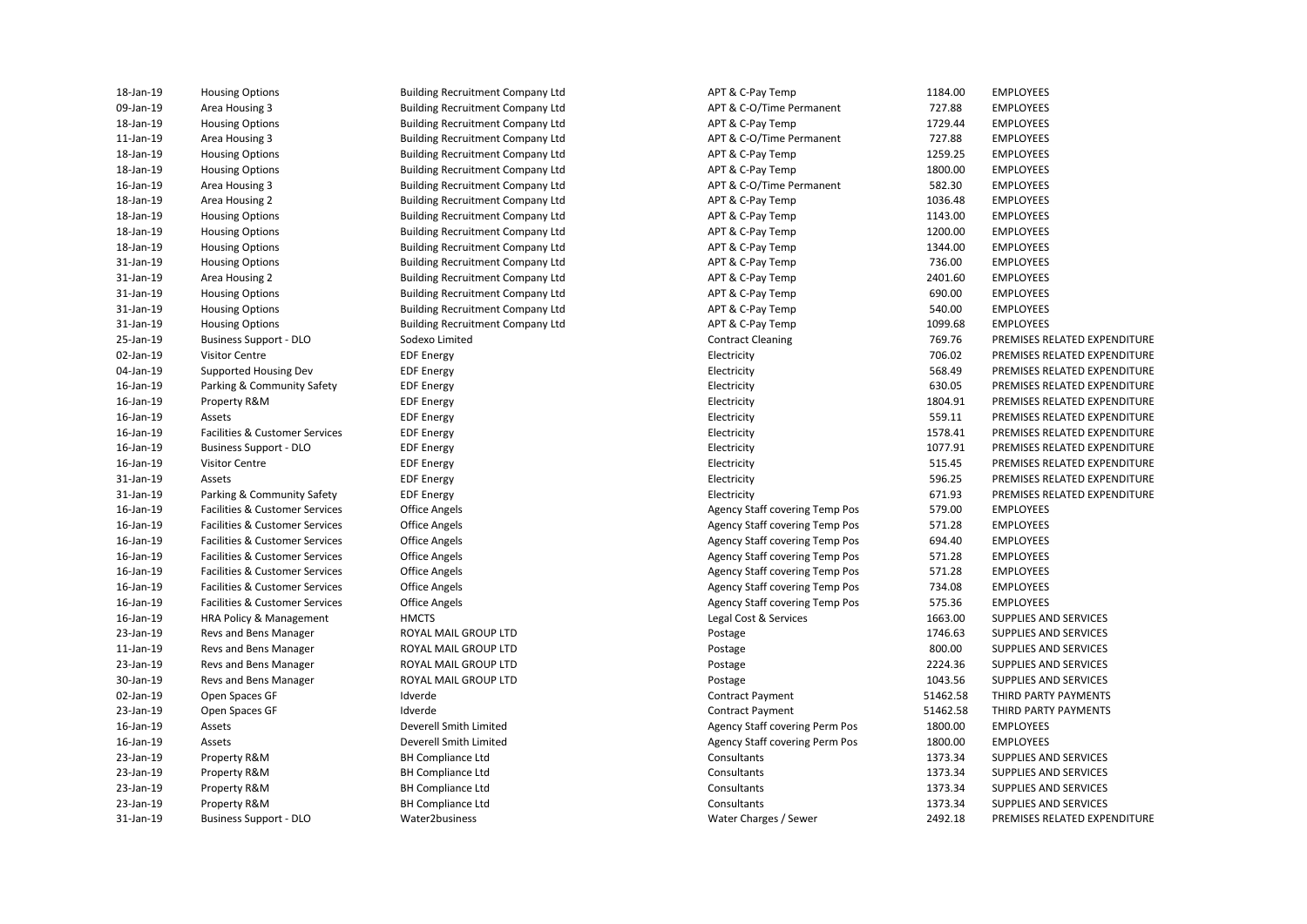**Business Support - DLO** Housing Enabling & Development Housing Enabling & Development

JJK Cleaning & Guttering Ltd

 18-Jan-19 Open Spaces DLO Jaama Ltd Vehicle Costs 1582.35 TRANSPORT RELATED EXPENDITURE 23-Jan-19 Corporate Strategy and Perform Bloom Procurement Services Limited Consultants 10587.52 SUPPLIES AND SERVICES 23-Jan-19 Corporate Strategy and Perform Bloom Procurement Services Limited Consultants 2646.88 SUPPLIES AND SERVICES 25-Jan-19 Corporate Strategy and Perform Bloom Procurement Services Limited Consultants 14465.18 SUPPLIES AND SERVICES 25-Jan-19 Corporate Strategy and Perform Bloom Procurement Services Limited Consultants 3616.30 SUPPLIES AND SERVICES 09-Jan-19 Democratic Services **Exchange House Business Centre** Conf & Meet Exp (not catering) 595.00 SUPPLIES AND SERVICES 23-Jan-19 Democratic Services Exchange House Business Centre Conf & Meet Exp (not catering) 3820.00 SUPPLIES AND SERVICES 09-Jan-19 Housing Enabling & Development Craddy Pitchers Ltd t/a Craddys Fees & Hired Services 6680.00 SUPPLIES AND SERVICES 09-Jan-19 Housing Enabling & Development Craddy Pitchers Ltd t/a Craddys Fees & Hired Services 7190.00 SUPPLIES AND SERVICES 23-Jan-19 Corporate Property **Alder King Property Consultants** Bldgs - Servicing 654.75 PREMISES RELATED EXPENDITURE 18-Jan-19 Balance Sheet Somerset County Council Pension Fund SCC LG Ers Fixed Monthly Charg 194395.00 HOLDING ACCOUNTS 18-Jan-19 Democratic Services Somerset County Council Pension Fund YE - LG ERS Cptl Cst Erly Rtrm 13500.00 EMPLOYEES 09-Jan-19 Area Housing 3 Sames Andrews Recruitment Solutions Agency Staff covering Perm Pos 938.50 EMPLOYEES 18-Jan-19 Housing Options **State State Constructs Andrews Recruitment Solutions** APT & C-Pay Temp 1131.39 EMPLOYEES 09-Jan-19 Area Housing 3 Sames Andrews Recruitment Solutions Agency Staff covering Perm Pos 938.95 EMPLOYEES 09-Jan-19 Property R&M James Andrews Recruitment Solutions Bldgs - Responsive Maintenance 969.93 PREMISES RELATED EXPENDITURE 09-Jan-19 Housing Options **State State Constructs Andrews Recruitment Solutions** APT & C-Pay Temp 937.20 EMPLOYEES 04-Jan-19 Area Housing 2 States and the Summer Solutions Agency Staff covering Perm Pos 956.25 EMPLOYEES 09-Jan-19 Housing Options **State State Constructs Andrews Recruitment Solutions** APT & C-Pay Temp 962.00 EMPLOYEES 09-Jan-19 Housing Options **State State Constructs Andrews Recruitment Solutions** APT & C-Pay Temp 924.88 EMPLOYEES 09-Jan-19 Housing Options **State State Constructs Andrews Recruitment Solutions** APT & C-Pay Temp 925.00 EMPLOYEES 04-Jan-19 HRA Lettings Sames Andrews Recruitment Solutions (Agency Staff covering Perm Pos 765.00 EMPLOYEES 11-Jan-19 Area Housing 1 11-James Andrews Recruitment Solutions 1998 Agency Staff covering Perm Pos 1081.00 EMPLOYEES 11-Jan-19 Area Housing 3 Sames Andrews Recruitment Solutions Agency Staff covering Perm Pos 936.25 EMPLOYEES 11-Jan-19 Area Housing 2 States and Lames Andrews Recruitment Solutions Agency Staff covering Perm Pos 906.25 EMPLOYEES 11-Jan-19 Housing Options **State Community Community Community** James Andrews Recruitment Solutions **APT & C-Pay Temp** 1171.50 EMPLOYEES 11-Jan-19 Housing Options **State State Constructs Andrews Recruitment Solutions** APT & C-Pay Temp 978.25 EMPLOYEES 11-Jan-19 Housing Options **State Community Community Community** James Andrews Recruitment Solutions APT & C-Pay Temp 962.00 EMPLOYEES 31-Jan-19 Business Support - DLO Water2business Water Charges / Sewer 993.86 PREMISES RELATED EXPENDITURE 02-Jan-19 Community Leisure Community Leisure Consultants Consultants Consultants Consultants 1000.00 SUPPLIES AND SERVICES 04-Jan-19 Democratic Services Bloom Procurement Services Limited Consultants Consultants 85069.18 SUPPLIES AND SERVICES 23-Jan-19 Corporate Transformation Progr Bloom Procurement Services Limited Consultants 18058.70 SUPPLIES AND SERVICES 23-Jan-19 Corporate Transformation Progr Bloom Procurement Services Limited Consultants Consultants 3555.54 SUPPLIES AND SERVICES 23-Jan-19 Corporate Transformation Progr Bloom Procurement Services Limited Consultants Consultants 2381.17 SUPPLIES AND SERVICES 23-Jan-19 Corporate Transformation Progr Bloom Procurement Services Limited Consultants 4954.42 SUPPLIES AND SERVICES 23-Jan-19 Corporate Transformation Progr Bloom Procurement Services Limited Consultants 25163.62 SUPPLIES AND SERVICES 25-Jan-19 Corporate Transformation Progr Bloom Procurement Services Limited Consultants 12279.37 SUPPLIES AND SERVICES 25-Jan-19 Corporate Transformation Progr Bloom Procurement Services Limited Consultants 2417.66 SUPPLIES AND SERVICES 25-Jan-19 Corporate Transformation Progr Bloom Procurement Services Limited Consultants 2691.18 SUPPLIES AND SERVICES 25-Jan-19 Corporate Transformation Progr Bloom Procurement Services Limited Consultants Consultants Consultants Consultants Consultants Consultants Consultants Consultants Consultants Consultants Consultants Consultants Co 16-Jan-19 Democratic Services Bloom Procurement Services Limited Consultants 35210.53 SUPPLIES AND SERVICES 04-Jan-19 Capital Aligned Assets Limited IT Software 1664.00 CAPITAL 16-Jan-19 Assets Acutance Consulting Consultants 5641.70 SUPPLIES AND SERVICES 16-Jan-19 Corporate Transformation Progr CS Solutions Ltd Conf & Meet Exp (not catering) 4200.00 SUPPLIES AND SERVICES 16-Jan-19 Housing Enabling & Development Edward Nash LLP t/a Nash Partnership Fees & Hired Services 8059.13 SUPPLIES AND SERVICES 16-Jan-19 Housing Enabling & Development Edward Nash LLP t/a Nash Partnership Fees & Hired Services 7250.00 SUPPLIES AND SERVICES 16-Jan-19 Capital Midas Construction Ltd. Construction Works 330440.01 CAPITAL 16-Jan-19 Property R&M JJK Cleaning & Guttering Ltd Bldgs - Responsive Maintenance 600.00 PREMISES RELATED EXPENDITURE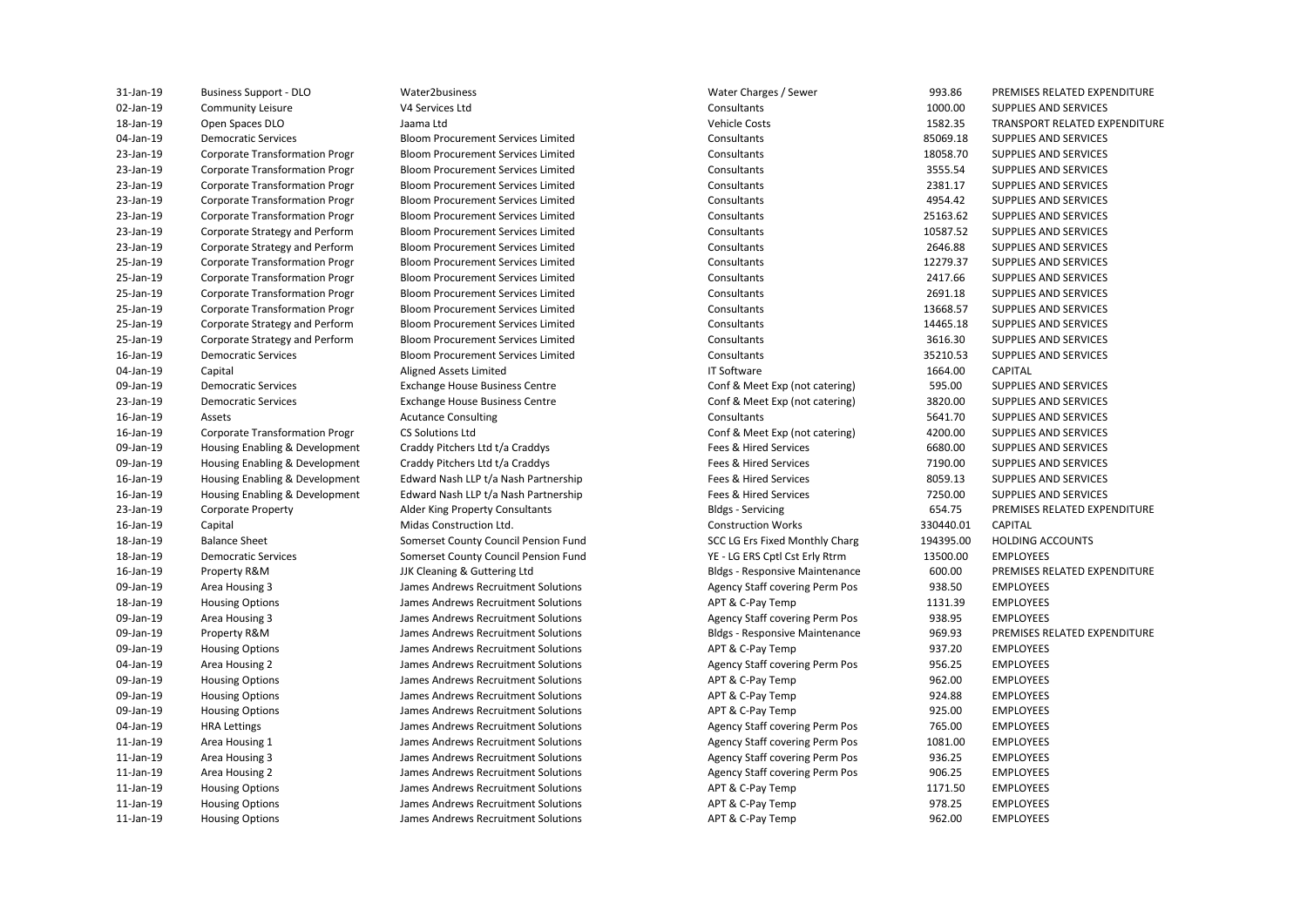| 11-Jan-19 | Area Housing 2                        | James Andrews Recruitment Solutions    | Agency Staff covering Perm Pos        | 943.50  | <b>EMPLOYEES</b>             |
|-----------|---------------------------------------|----------------------------------------|---------------------------------------|---------|------------------------------|
| 18-Jan-19 | <b>HRA Lettings</b>                   | James Andrews Recruitment Solutions    | Agency Staff covering Perm Pos        | 769.86  | <b>EMPLOYEES</b>             |
| 11-Jan-19 | <b>Housing Options</b>                | James Andrews Recruitment Solutions    | APT & C-Pay Temp                      | 937.50  | <b>EMPLOYEES</b>             |
| 16-Jan-19 | Property R&M                          | James Andrews Recruitment Solutions    | <b>Bldgs - Responsive Maintenance</b> | 994.80  | PREMISES RELATED EXPENDITURE |
| 23-Jan-19 | Property R&M                          | James Andrews Recruitment Solutions    | <b>Agency Staff covering Perm Pos</b> | 1036.50 | <b>EMPLOYEES</b>             |
| 23-Jan-19 | Area Housing 2                        | James Andrews Recruitment Solutions    | Agency Staff covering Perm Pos        | 943.50  | <b>EMPLOYEES</b>             |
| 23-Jan-19 | <b>HRA Lettings</b>                   | James Andrews Recruitment Solutions    | Agency Staff covering Perm Pos        | 956.25  | <b>EMPLOYEES</b>             |
| 23-Jan-19 | Property R&M                          | James Andrews Recruitment Solutions    | Agency Staff covering Perm Pos        | 1036.50 | <b>EMPLOYEES</b>             |
| 25-Jan-19 | Area Housing 3                        | James Andrews Recruitment Solutions    | <b>Agency Staff covering Perm Pos</b> | 941.20  | <b>EMPLOYEES</b>             |
| 23-Jan-19 | Area Housing 3                        | James Andrews Recruitment Solutions    | APT & C-O/Time Permanent              | 525.82  | <b>EMPLOYEES</b>             |
| 23-Jan-19 | Property R&M                          | James Andrews Recruitment Solutions    | <b>Bldgs - Responsive Maintenance</b> | 907.76  | PREMISES RELATED EXPENDITURE |
| 23-Jan-19 | Area Housing 1                        | James Andrews Recruitment Solutions    | Agency Staff covering Perm Pos        | 1081.00 | <b>EMPLOYEES</b>             |
| 23-Jan-19 | <b>Housing Options</b>                | James Andrews Recruitment Solutions    | APT & C-Pay Temp                      | 937.20  | <b>EMPLOYEES</b>             |
| 23-Jan-19 | Area Housing 2                        | James Andrews Recruitment Solutions    | APT & C-Pay Temp                      | 875.88  | <b>EMPLOYEES</b>             |
| 23-Jan-19 | Area Housing 2                        | James Andrews Recruitment Solutions    | APT & C-Pay Temp                      | 962.00  | <b>EMPLOYEES</b>             |
| 30-Jan-19 | Area Housing 3                        | James Andrews Recruitment Solutions    | Agency Staff covering Perm Pos        | 537.50  | <b>EMPLOYEES</b>             |
| 25-Jan-19 | Area Housing 2                        | James Andrews Recruitment Solutions    | Agency Staff covering Perm Pos        | 750.00  | <b>EMPLOYEES</b>             |
| 31-Jan-19 | Area Housing 2                        | James Andrews Recruitment Solutions    | APT & C-Pay Temp                      | 585.00  | <b>EMPLOYEES</b>             |
| 31-Jan-19 | Area Housing 2                        | James Andrews Recruitment Solutions    | APT & C-Pay Temp                      | 735.00  | <b>EMPLOYEES</b>             |
| 31-Jan-19 | Area Housing 3                        | James Andrews Recruitment Solutions    | Agency Staff covering Perm Pos        | 801.05  | <b>EMPLOYEES</b>             |
| 31-Jan-19 | Area Housing 1                        | James Andrews Recruitment Solutions    | <b>Agency Staff covering Perm Pos</b> | 828.00  | <b>EMPLOYEES</b>             |
| 31-Jan-19 | Area Housing 1                        | James Andrews Recruitment Solutions    | Agency Staff covering Perm Pos        | 586.50  | <b>EMPLOYEES</b>             |
| 31-Jan-19 | <b>Housing Options</b>                | James Andrews Recruitment Solutions    | APT & C-Pay Temp                      | 937.50  | <b>EMPLOYEES</b>             |
| 31-Jan-19 | <b>Housing Options</b>                | James Andrews Recruitment Solutions    | APT & C-Pay Temp                      | 562.50  | <b>EMPLOYEES</b>             |
| 31-Jan-19 | <b>HRA Lettings</b>                   | James Andrews Recruitment Solutions    | <b>Agency Staff covering Perm Pos</b> | 573.75  | <b>EMPLOYEES</b>             |
| 31-Jan-19 | Area Housing 2                        | James Andrews Recruitment Solutions    | <b>Agency Staff covering Perm Pos</b> | 777.75  | <b>EMPLOYEES</b>             |
| 18-Jan-19 | Assets                                | Wilks Head and Eve LLP                 | Valuations                            | 2850.00 | SUPPLIES AND SERVICES        |
| 18-Jan-19 | <b>Planning Policy</b>                | Ann Skippers Planning                  | Consultants                           | 5069.74 | SUPPLIES AND SERVICES        |
| 02-Jan-19 | Capital                               | Neil Curtis & Sons Funeral Contractors | <b>Demolition Costs</b>               | 3650.00 | <b>CAPITAL</b>               |
| 02-Jan-19 | Capital                               | Neil Curtis & Sons Funeral Contractors | <b>Demolition Costs</b>               | 1380.00 | <b>CAPITAL</b>               |
| 02-Jan-19 | Cems and Crems                        | Neil Curtis & Sons Funeral Contractors | Grounds Maintenance                   | 1850.00 | PREMISES RELATED EXPENDITURE |
| 02-Jan-19 | Cems and Crems                        | Neil Curtis & Sons Funeral Contractors | Grounds Maintenance                   | 1760.00 | PREMISES RELATED EXPENDITURE |
| 04-Jan-19 | Capital                               | Neil Curtis & Sons Funeral Contractors | <b>Construction Works</b>             | 2868.40 | <b>CAPITAL</b>               |
| 30-Jan-19 | Capital                               | Neil Curtis & Sons Funeral Contractors | Refurbishment                         | 1680.00 | <b>CAPITAL</b>               |
| 30-Jan-19 | Capital                               | Neil Curtis & Sons Funeral Contractors | Refurbishment                         | 1420.00 | <b>CAPITAL</b>               |
| 30-Jan-19 | Capital                               | Neil Curtis & Sons Funeral Contractors | Refurbishment                         | 2210.00 | <b>CAPITAL</b>               |
| 30-Jan-19 | Capital                               | Neil Curtis & Sons Funeral Contractors | Refurbishment                         | 570.00  | CAPITAL                      |
| 02-Jan-19 | Corporate Transformation Progr        | Firmstep                               | Consultants                           | 9990.00 | SUPPLIES AND SERVICES        |
| 23-Jan-19 | <b>Corporate Transformation Progr</b> | Firmstep                               | Consultants                           | 5564.43 | SUPPLIES AND SERVICES        |
| 23-Jan-19 | <b>Corporate Transformation Progr</b> | Firmstep                               | Consultants                           | 1095.57 | SUPPLIES AND SERVICES        |
| 18-Jan-19 | Property R&M                          | <b>SMH Products</b>                    | Bldgs - Asbestos                      | 507.98  | PREMISES RELATED EXPENDITURE |
| 04-Jan-19 | Cems and Crems                        | Kingsdown Nurseries                    | Grounds Maintenance                   | 3556.30 | PREMISES RELATED EXPENDITURE |
| 02-Jan-19 | ICT & Information                     |                                        | ICT - Hardware                        | 4077.00 | SUPPLIES AND SERVICES        |
| 09-Jan-19 | Assets                                | Uninteruptable Power Supplies          | Fees & Hired Services                 | 1237.50 | SUPPLIES AND SERVICES        |
| 09-Jan-19 | Assets                                | Lambert Smith Hampton                  | Consultants                           | 750.00  | SUPPLIES AND SERVICES        |
|           |                                       | Lambert Smith Hampton                  |                                       |         |                              |
| 09-Jan-19 | <b>Planning Policy</b>                | WSP UK Ltd                             | Consultants                           | 5224.50 | SUPPLIES AND SERVICES        |
| 09-Jan-19 | Open Spaces DLO                       | Fleet (Line Markers) Limited           | Grds - Parks Supplies                 | 918.00  | PREMISES RELATED EXPENDITURE |
| 09-Jan-19 | Open Spaces DLO                       | Fleet (Line Markers) Limited           | Fees & Hired Services                 | 918.00  | <b>SUPPLIES AND SERVICES</b> |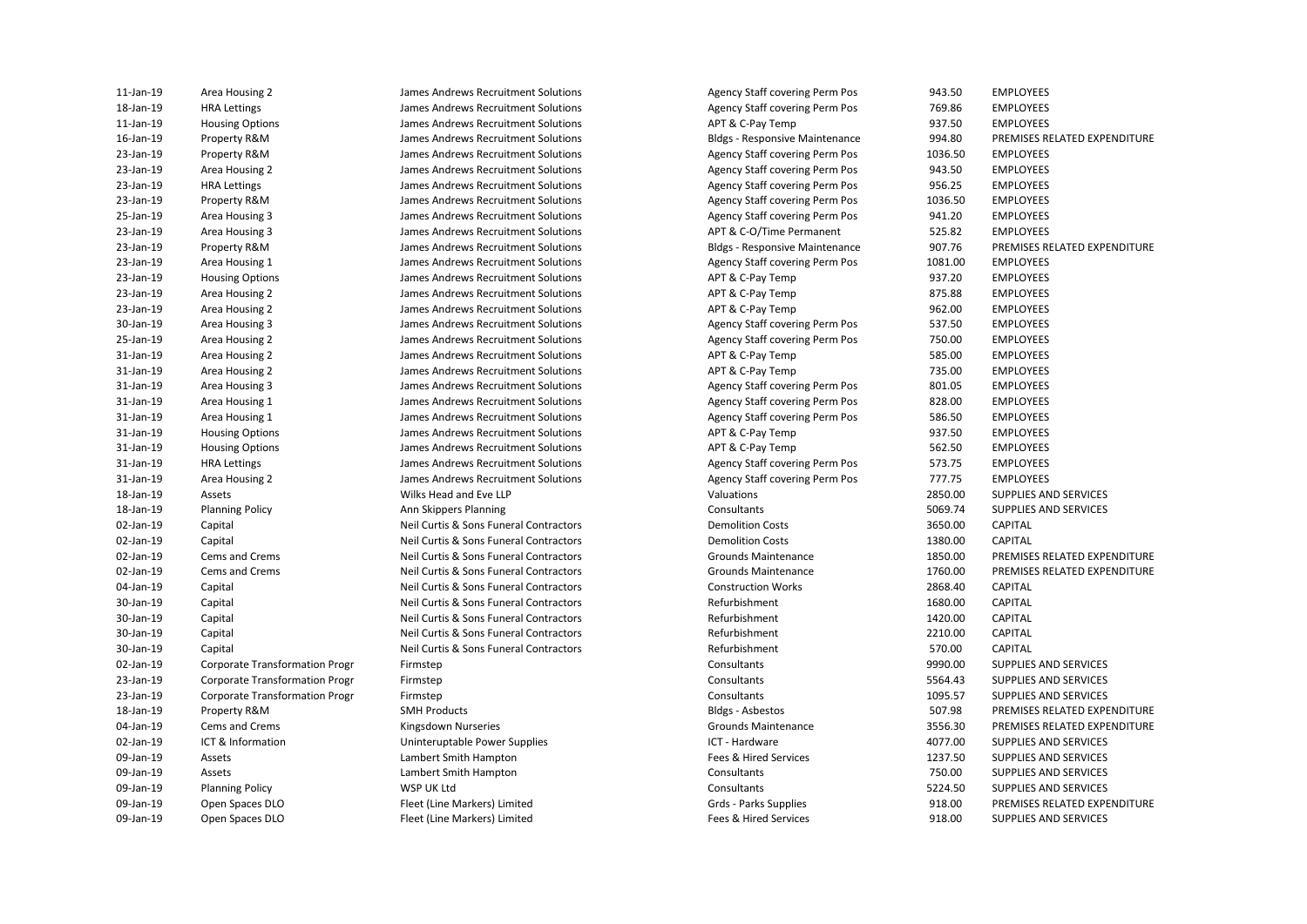| 11-Jan-19       | Open Spaces DLO                       | Fleet (Line Markers) Limited       | Grds - Parks Supplies                    | 1836.00  | <b>PREMISES RI</b> |
|-----------------|---------------------------------------|------------------------------------|------------------------------------------|----------|--------------------|
| 25-Jan-19       | <b>Business Support - DLO</b>         | PAR Engineering (MK) Ltd           | ICT - Hardware                           | 2845.00  | <b>SUPPLIES AN</b> |
| 25-Jan-19       | <b>Business Support - DLO</b>         | PAR Engineering (MK) Ltd           | ICT - Hardware                           | 833.00   | <b>SUPPLIES AN</b> |
| 25-Jan-19       | <b>Business Support - DLO</b>         | PAR Engineering (MK) Ltd           | ICT - Hardware                           | 732.50   | <b>SUPPLIES AN</b> |
| 30-Jan-19       | <b>Planning Policy</b>                | Somerset Film and Video Ltd        | <b>Publicity Promotions &amp; Advert</b> | 2000.00  | <b>SUPPLIES AN</b> |
| 04-Jan-19       | <b>Corporate Transformation Progr</b> | Two Bald Blokes                    | Training - Non Qualification             | 12475.40 | <b>EMPLOYEES</b>   |
| 31-Jan-19       | HR & OD                               | Two Bald Blokes                    | Training - Non Qualification             | 513.50   | <b>EMPLOYEES</b>   |
| 09-Jan-19       | Area Housing 1                        | Horizon                            | Contractors                              | 896.50   | <b>SUPPLIES AN</b> |
| 11-Jan-19       | Area Planning                         | Park Avenue Recruitment            | Agency Staff covering Perm Pos           | 2359.50  | <b>EMPLOYEES</b>   |
| 11-Jan-19       | Area Planning                         | Park Avenue Recruitment            | Agency Staff covering Perm Pos           | 589.87   | <b>EMPLOYEES</b>   |
| 11-Jan-19       | Area Planning                         | Park Avenue Recruitment            | APT & C-Pay Temp                         | 3640.00  | <b>EMPLOYEES</b>   |
| $11$ -Jan- $19$ | Area Planning                         | Park Avenue Recruitment            | APT & C-Pay Temp                         | 910.00   | <b>EMPLOYEES</b>   |
| 11-Jan-19       | Area Planning                         | Park Avenue Recruitment            | APT & C-Pay Temp                         | 1364.54  | <b>EMPLOYEES</b>   |
| 18-Jan-19       | Area Planning                         | Park Avenue Recruitment            | Agency Staff covering Perm Pos           | 2989.93  | <b>EMPLOYEES</b>   |
| 18-Jan-19       | Area Planning                         | Park Avenue Recruitment            | Agency Staff covering Perm Pos           | 747.48   | <b>EMPLOYEES</b>   |
| 18-Jan-19       | Area Planning                         | Park Avenue Recruitment            | APT & C-Pay Temp                         | 1756.66  | <b>EMPLOYEES</b>   |
| 02-Jan-19       | ICT & Information                     | Continuum Connected Consulting Ltd | Consultants                              | 2700.00  | <b>SUPPLIES AN</b> |
| 18-Jan-19       | ICT & Information                     | Continuum Connected Consulting Ltd | Consultants                              | 1350.00  | <b>SUPPLIES AN</b> |
| 30-Jan-19       | ICT & Information                     | Continuum Connected Consulting Ltd | Consultants                              | 1800.00  | <b>SUPPLIES AN</b> |
| 31-Jan-19       | <b>Corporate Transformation Progr</b> | Continuum Connected Consulting Ltd | Consultants                              | 900.00   | <b>SUPPLIES AN</b> |
| 11-Jan-19       | <b>Visitor Centre</b>                 | Mrs J Holmes                       | <b>Purchase for Resale</b>               | 833.40   | <b>SUPPLIES AN</b> |
| 31-Jan-19       | Cems and Crems                        | Vivedia Ltd                        | <b>Purchase for Resale</b>               | 1015.00  | <b>SUPPLIES AN</b> |
| 23-Jan-19       | Ass Director - Operational Del        | <b>JW Valeting</b>                 | Veh costs - cleaning                     | 810.00   | <b>TRANSPORT</b>   |
| 25-Jan-19       | Revs and Bens Manager                 | Allpay Ltd                         | <b>Bank Charges</b>                      | 873.38   | <b>SUPPLIES AN</b> |
| 25-Jan-19       | HRA Policy & Management               | Allpay Ltd                         | <b>Bank Charges</b>                      | 1030.00  | <b>SUPPLIES AN</b> |
| 25-Jan-19       | <b>Business Development</b>           | <b>ArtProjects and Solutions</b>   | Consultants                              | 3000.00  | <b>SUPPLIES AN</b> |
| 09-Jan-19       | <b>Business Support - DLO</b>         | <b>XMA Limited</b>                 | ICT - Hardware                           | 856.05   | <b>SUPPLIES AN</b> |
| 09-Jan-19       | <b>Business Support - DLO</b>         | <b>XMA Limited</b>                 | ICT - Hardware                           | 968.00   | <b>SUPPLIES AN</b> |
| 11-Jan-19       | <b>Business Support - DLO</b>         | <b>XMA Limited</b>                 | ICT - Hardware                           | 8450.00  | <b>SUPPLIES AN</b> |
| 11-Jan-19       | <b>Business Support - DLO</b>         | <b>XMA Limited</b>                 | ICT - Hardware                           | 1228.50  | <b>SUPPLIES AN</b> |
| 11-Jan-19       | <b>Business Support - DLO</b>         | <b>XMA Limited</b>                 | ICT - Hardware                           | 878.00   | <b>SUPPLIES AN</b> |
| 16-Jan-19       | Capital                               | <b>XMA Limited</b>                 | IT Equipment Purchases                   | 1868.95  | CAPITAL            |
| 04-Jan-19       | <b>Housing Options</b>                | Crown & Sceptre                    | Bed & Breakfast                          | 1041.67  | THIRD PART         |
| 04-Jan-19       | <b>Housing Options</b>                | Crown & Sceptre                    | Bed & Breakfast                          | 700.00   | <b>THIRD PART</b>  |
| 30-Jan-19       | <b>Planning Policy</b>                | Context4D                          | Consultants                              | 1111.55  | <b>SUPPLIES AN</b> |
| 23-Jan-19       | <b>Planning Policy</b>                | <b>Atkins Limited</b>              | Consultants                              | 3325.14  | <b>SUPPLIES AN</b> |
| 30-Jan-19       | Area Housing 1                        | Wellington Counselling CIC         | Fees & Hired Services                    | 6000.00  | <b>SUPPLIES AN</b> |
| 04-Jan-19       | <b>Corporate Transformation Progr</b> | Gatenby Sanderson                  | Fees & Hired Services                    | 2500.00  | <b>SUPPLIES AN</b> |
| 16-Jan-19       | <b>Corporate Transformation Progr</b> | Gatenby Sanderson                  | Fees & Hired Services                    | 2005.20  | <b>SUPPLIES AN</b> |
| 11-Jan-19       | Area Planning                         | <b>G2V Recruitment Group</b>       | Agency Staff covering Perm Pos           | 800.00   | <b>EMPLOYEES</b>   |
| 11-Jan-19       | Area Planning                         | <b>G2V Recruitment Group</b>       | <b>Agency Staff covering Perm Pos</b>    | 780.00   | <b>EMPLOYEES</b>   |
| 11-Jan-19       | Area Planning                         | <b>G2V Recruitment Group</b>       | Agency Staff covering Perm Pos           | 800.00   | <b>EMPLOYEES</b>   |
| 11-Jan-19       | Area Planning                         | <b>G2V Recruitment Group</b>       | Agency Staff covering Perm Pos           | 830.00   | <b>EMPLOYEES</b>   |
| 11-Jan-19       | Area Planning                         | G2V Recruitment Group              | Agency Staff covering Perm Pos           | 760.00   | <b>EMPLOYEES</b>   |
| 11-Jan-19       | Area Planning                         | <b>G2V Recruitment Group</b>       | Agency Staff covering Perm Pos           | 800.00   | <b>EMPLOYEES</b>   |
| 11-Jan-19       | Area Planning                         | <b>G2V Recruitment Group</b>       | Agency Staff covering Perm Pos           | 720.00   | <b>EMPLOYEES</b>   |
| 11-Jan-19       | Area Planning                         | <b>G2V Recruitment Group</b>       | <b>Agency Staff covering Perm Pos</b>    | 820.00   | <b>EMPLOYEES</b>   |
| 02-Jan-19       | Health & Safety                       | <b>G2V Recruitment Group</b>       | <b>Agency Staff covering Temp Pos</b>    | 2412.36  | <b>EMPLOYEES</b>   |
|                 |                                       |                                    |                                          |          |                    |

Somerset Film and Video Ltd Fleet (Line Markers) Limited The Spaces Control of Grand Grands Care Supplies The Spaces of the Spaces Parks Supplies Control of the Spaces of Parks Supplies Control of the Spaces of Parks Supplies The Spaces of the Spaces

Grds - Parks Supplies 04-Jan-19 Corporate Transformation Progr Two Bald Blokes Training - Non Qualification 21475.40 EMPLOYEES 31-Jan-19 HR & OD **TWO Bald Blokes TWO Bald Blokes** Training - Non Qualification 513.50 EMPLOYEES 11-Jan-19 Area Planning **Park Avenue Recruitment** Agency Staff covering Perm Pos 2359.50 EMPLOYEES 11-Jan-19 Area Planning **Park Avenue Recruitment** Agency Staff covering Perm Pos 589.87 EMPLOYEES APT & C-Pay Temp APT & C-Pay Temp APT & C-Pay Temp 18-Jan-19 Area Planning **Park Avenue Recruitment** Agency Staff covering Perm Pos 2989.93 EMPLOYEES 18-Jan-19 Area Planning **Park Avenue Recruitment** Agency Staff covering Perm Pos 747.48 EMPLOYEES APT & C-Pay Temp 11-Jan-19 Area Planning Carroll Cameron Group Carroll Correspondent Group Agency Staff covering Perm Pos 800.00 EMPLOYEES 11-Jan-19 Area Planning Carroll Cameron Group Carroll Correspondent Group Agency Staff covering Perm Pos 780.00 EMPLOYEES 11-Jan-19 Area Planning Carroll Cameron Group Carroll Correspondent Group Agency Staff covering Perm Pos 800.00 EMPLOYEES 11-Jan-19 Area Planning Carroll Cameron Group Carroll Correspondent Group Agency Staff covering Perm Pos 830.00 EMPLOYEES 11-Jan-19 Area Planning Carroll Cameron Group Carroll Correspondent Group Agency Staff covering Perm Pos 760.00 EMPLOYEES 11-Jan-19 Area Planning Carroll Cameron Group Carroll Correspondent Group Agency Staff covering Perm Pos 800.00 EMPLOYEES 11-Jan-19 Area Planning Carroll Cameron Carroll Group Cassette Covernance Covert Agency Staff covering Perm Pos 720.00 EMPLOYEES 11-Jan-19 Area Planning Carroll Cameron Group Carroll Correspondent Group Agency Staff covering Perm Pos 820.00 EMPLOYEES 25-Jan-19 Business Support - DLO PAR Engineering (MK) Ltd ICT - Hardware 2845.00 SUPPLIES AND SERVICES 25-Jan-19 Business Support - DLO PAR Engineering (MK) Ltd ICT - Hardware ICT - Hardware 833.00 SUPPLIES AND SERVICES PAR Engineering (MK) Ltd **ICT - Hardware 1996** CT - Hardware 732.50 SUPPLIES AND SERVICES Publicity Promotions & Advert 2000.00 SUPPLIES AND SERVICES 09-Jan-19 Area Housing 1 **Mateur Area Housing 1** Horizon Contractors Contractors **896.50** SUPPLIES AND SERVICES 11-Jan-19 Area Planning **Park Avenue Recruitment** APT & C-Pay Temp 3640.00 EMPLOYEES 11-Jan-19 Area Planning **Park Avenue Recruitment** APT & C-Pay Temp 910.00 EMPLOYEES 11-Jan-19 Area Planning **Park Avenue Recruitment** APT & C-Pay Temp 1364.54 EMPLOYEES 18-Jan-19 Area Planning **Park Avenue Recruitment** APT & C-Pay Temp 1756.66 EMPLOYEES 02-Jan-19 ICT & Information Continuum Connected Consulting Ltd Consultants 2700.00 SUPPLIES AND SERVICES nation 18-January 20-January 20-January 20-January 20-January 20-January 20-January 20-January 20-January 20-January 20-January 20-January 20-January 20-January 20-January 20-January 20-January 20-January 20-January 20-Jan 30-Jan-19 ICT & Information Continuum Connected Consulting Ltd Consultants 1800.00 SUPPLIES AND SERVICES 31-Jan-19 Corporate Transformation Progr Continuum Connected Consulting Ltd Consultants 900.00 SUPPLIES AND SERVICES net 11-January 11-January 11-January 2011 12:00 Purchase for Resale 833.40 SUPPLIES AND SERVICES 31-Jan-19 Cems and Crems Vivedia Ltd Purchase for Resale 1015.00 SUPPLIES AND SERVICES 23-Jan-19 Ass Director - Operational Del JW Valeting Veh costs - cleaning 810.00 TRANSPORT RELATED EXPENDITURE 25-Jan-19 Revs and Bens Manager Allpay Ltd Bank Charges 873.38 SUPPLIES AND SERVICES 25-Jan-19 HRA Policy & Management Allpay Ltd Bank Charges 1030.00 SUPPLIES AND SERVICES 25-Jan-19 Business Development ArtProjects and Solutions Consultants 3000.00 SUPPLIES AND SERVICES 09-Jan-19 Business Support - DLO XMA Limited ICT - Hardware 856.05 SUPPLIES AND SERVICES 09-Jan-19 Business Support - DLO XMA Limited ICT - Hardware 968.00 SUPPLIES AND SERVICES 11-Jan-19 Business Support - DLO XMA Limited ICT - Hardware 8450.00 SUPPLIES AND SERVICES 11-Jan-19 Business Support - DLO XMA Limited ICT - Hardware 1228.50 SUPPLIES AND SERVICES 11-Jan-19 Business Support - DLO XMA Limited ICT - Hardware 878.00 SUPPLIES AND SERVICES 16-Jan-19 Capital XMA Limited IT Equipment Purchases 1868.95 CAPITAL 04-Jan-19 Housing Options external crown & Sceptre Crown Sceptre Research 2012 and Bed & Breakfast 2011.67 THIRD PARTY PAYMENTS 04-Jan-19 Housing Options external crown & Sceptre Crown Sceptre Bed & Breakfast Bed & Breakfast 200.00 THIRD PARTY PAYMENTS 30-Jan-19 Planning Policy Context4D Consultants 1111.55 SUPPLIES AND SERVICES 23-Jan-19 Planning Policy Atkins Limited Consultants 3325.14 SUPPLIES AND SERVICES 30-Jan-19 Area Housing 1 Wellington Counselling CIC Fees & Hired Services 6000.00 SUPPLIES AND SERVICES 04-Jan-19 Corporate Transformation Progr Gatenby Sanderson Fees & Hired Services 2500.00 SUPPLIES AND SERVICES 16-Jan-19 Corporate Transformation Progr Gatenby Sanderson Fees & Hired Services 2005.20 SUPPLIES AND SERVICES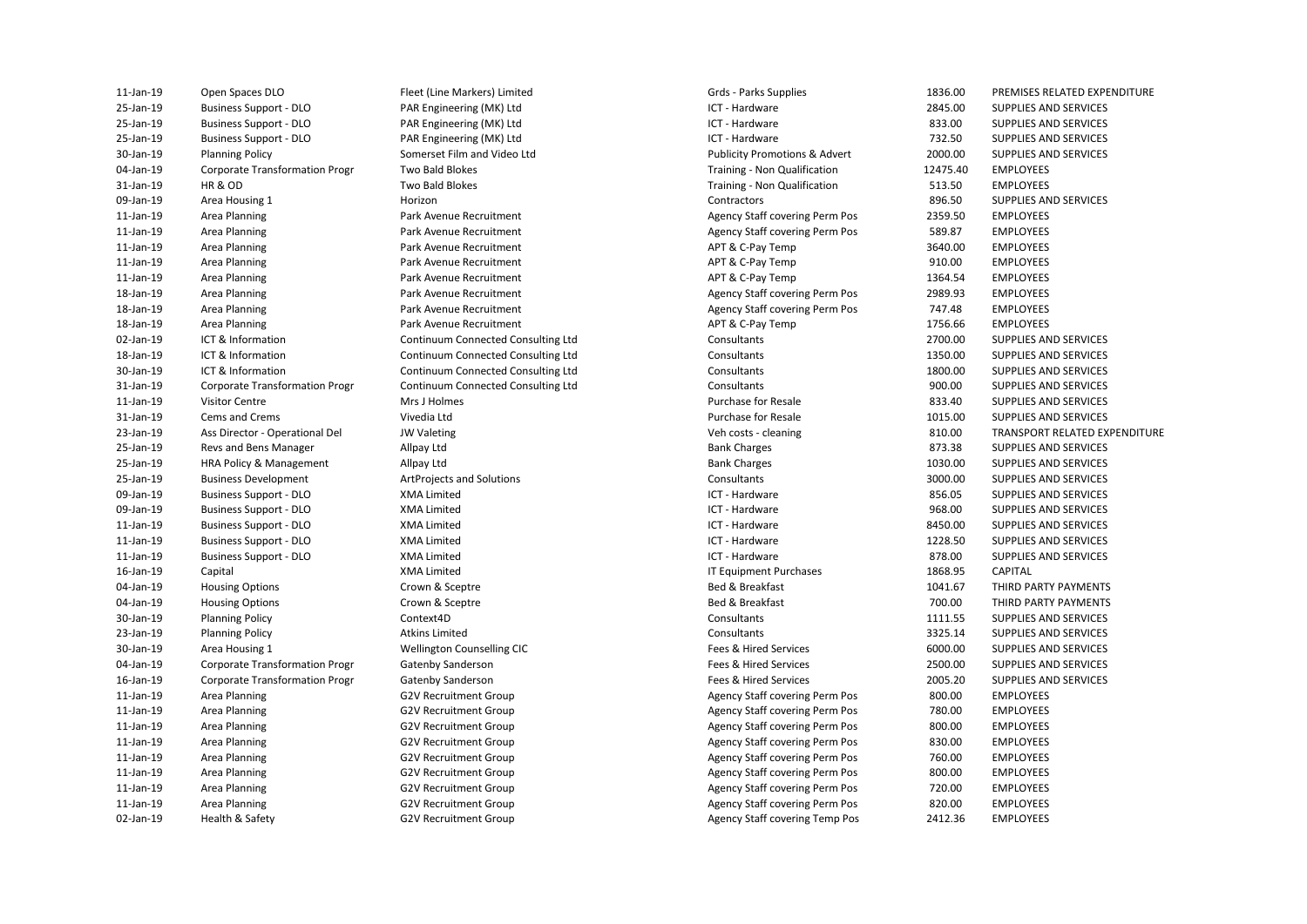11-Jan-19 Area Planning and Same G2V Recruitment Group and Same Agency Staff covering Perm Pos 800.00 EMPLOYEES 11-Jan-19 Area Planning and Same G2V Recruitment Group and Agency Staff covering Perm Pos 810.00 EMPLOYEES 09-Jan-19 Health & Safety G2V Recruitment Group Agency Staff covering Temp Pos 960.84 EMPLOYEES 11-Jan-19 Area Planning and Same G2V Recruitment Group and Same Agency Staff covering Perm Pos 800.00 EMPLOYEES 30-Jan-19 Area Planning and Same G2V Recruitment Group and Same Agency Staff covering Perm Pos 1448.00 EMPLOYEES 30-Jan-19 Health & Safety **Agency Staff Covering Temp Pos** Agency Staff covering Temp Pos 1085.76 EMPLOYEES 30-Jan-19 Area Planning and Same G2V Recruitment Group and Same Agency Staff covering Perm Pos 860.00 EMPLOYEES 11-Jan-19 Area Planning and Same G2V Recruitment Group and Same Agency Staff covering Perm Pos 775.00 EMPLOYEES 09-Jan-19 Open Spaces DLO **National Polytunnels Ltd** Equipment - Purchases 10119.96 SUPPLIES AND SERVICES 04-Jan-19 Housing Enabling & Development Cole Easdon Consultants Ltd Consultants 3722.25 SUPPLIES AND SERVICES 11-Jan-19 Housing Enabling & Development Harrow Green Ltd **Fees & Hired Services** Fees & Hired Services and SERVICES AND SERVICES 23-Jan-19 Property R&M ADS Engineering Bldgs - Responsive Maintenance 2739.76 PREMISES RELATED EXPENDITURE 30-Jan-19 Housing Options Nethor States Westport Farm Cottages LLP Bed & Breakfast 2002 Bed & Breakfast 2003 THIRD PARTY PAYMENTS 30-Jan-19 Business Development Keefikus Entertainment Publicity Promotions & Advert 1200.00 SUPPLIES AND SERVICES 23-Jan-19 ICT & Information VODAFONE LIMITED (PAGING) ICT - Mobile Phones 6527.69 SUPPLIES AND SERVICES 04-Jan-19 Area Planning Computer Consultants Inermis Environmental Solutions Consultants Consultants Consultants 6590.00 SUPPLIES AND SERVICES 18-Jan-19 Corporate Property Aimteq Energy Management Ltd Building Maintenance 575.82 PREMISES RELATED EXPENDITURE 09-Jan-19 Property Investments Gully Howard Technical Gully Howard Technical Bldgs - Asbestos 5821.00 PREMISES RELATED EXPENDITURE 23-Jan-19 Property Investments Gully Howard Technical Gully Howard Technical Bldgs - Asbestos 2954.00 PREMISES RELATED EXPENDITURE 18-Jan-19 Corporate Transformation Progr Taunton School Events Ltd Catering 3004.32 SUPPLIES AND SERVICES 18-Jan-19 Corporate Transformation Progr Taunton School Events Ltd Catering Catering 591.51 SUPPLIES AND SERVICES 23-Jan-19 Area Planning Paul Smith Associates Consultants 3050.00 SUPPLIES AND SERVICES 16-Jan-19 Capital Porter Dodson LLP Building Purchases 600.00 CAPITAL 09-Jan-19 Property Investments **Randstad CPE** Research CPE Bldgs - Asbestos 574.98 PREMISES RELATED EXPENDITURE 16-Jan-19 Property Investments **Randstad CPE** Bldgs-Asbestos Bldgs - Asbestos 574.98 PREMISES RELATED EXPENDITURE 18-Jan-19 Property Investments **Randstad CPE** Research CPE Bldgs - Asbestos 574.98 PREMISES RELATED EXPENDITURE 16-Jan-19 Cems and Crems All Green Group Equipment - Purchases 1316.00 SUPPLIES AND SERVICES 16-Jan-19 Growth Programme Ian Farmer Associates (1998) Limited Consultants 775.00 SUPPLIES AND SERVICES 16-Jan-19 Growth Programme Ian Farmer Associates (1998) Limited Consultants 9795.90 SUPPLIES AND SERVICES 16-Jan-19 Property Investments Synergie Training Ltd Training - Qualification 1190.00 EMPLOYEES 16-Jan-19 Capital MICA Architects Ltd Professional Fees 25848.00 CAPITAL 04-Jan-19 ICT & Information Blue Cube Security Ltd ICT - Corporate Systems 794.00 SUPPLIES AND SERVICES 18-Jan-19 Housing Options Somerset Care Ltd Bed & Breakfast Bed & Breakfast Bed & Breakfast 956.10 THIRD PARTY PAYMENTS 18-Jan-19 Housing Options Somerset Care Ltd Somerset Care Ltd Bed & Breakfast 2002.44 THIRD PARTY PAYMENTS 30-Jan-19 Growth Programme DGMI Ltd Fees & Hired Services 9400.00 SUPPLIES AND SERVICES 31-Jan-19 Area Housing 2 Somerset Partnership NHS Foundation Trus Fees & Hired Services 25143.50 SUPPLIES AND SERVICES 09-Jan-19 Balance Sheet Electric Center Inventory 2195.59 CURRENT ASSETS 09-Jan-19 Balance Sheet **Electric Center Center Inventory** Inventory 1451.51 CURRENT ASSETS 30-Jan-19 Balance Sheet Electric Center Inventory 1350.88 CURRENT ASSETS 02-Jan-19 Cems and Crems **Initial Washroom Hygiene** entity and the Equipment - Purchases 802.26 SUPPLIES AND SERVICES 30-Jan-19 Facilities & Customer Services RHINO FIRE CONTROL Bldgs - Compliance Costs 1828.60 PREMISES RELATED EXPENDITURE 16-Jan-19 ICT & Information Sitemorse (UK Sales) Ltd ICT - Corporate Systems 2820.00 SUPPLIES AND SERVICES 23-Jan-19 Property R&M **Bridgwater & Taunton College** Training - Qualification 1182.00 EMPLOYEES 23-Jan-19 Parking & Community Safety CALE BRIPARC LTD Bldgs - Responsive Maintenance 598.10 PREMISES RELATED EXPENDITURE 23-Jan-19 Capital AIRTECH ENVIRONMENTAL SYSTEMS Refurbishment 1133.86 CAPITAL 23-Jan-19 Capital AIRTECH ENVIRONMENTAL SYSTEMS Refurbishment 634.44 CAPITAL 23-Jan-19 Capital AIRTECH ENVIRONMENTAL SYSTEMS Refurbishment 613.44 CAPITAL 23-Jan-19 Capital AIRTECH ENVIRONMENTAL SYSTEMS Refurbishment 577.88 CAPITAL

Synergie Training Ltd **MICA Architects Ltd Blue Cube Security Ltd** Initial Washroom Hygiene **RHINO FIRE CONTROL** Sitemorse (UK Sales) Ltd CALE BRIPARC LTD

**Bldgs - Asbestos Bldgs - Asbestos Bldgs - Ashestos Bldgs - Asbestos** Bldgs - Asbestos **Training - Qualification**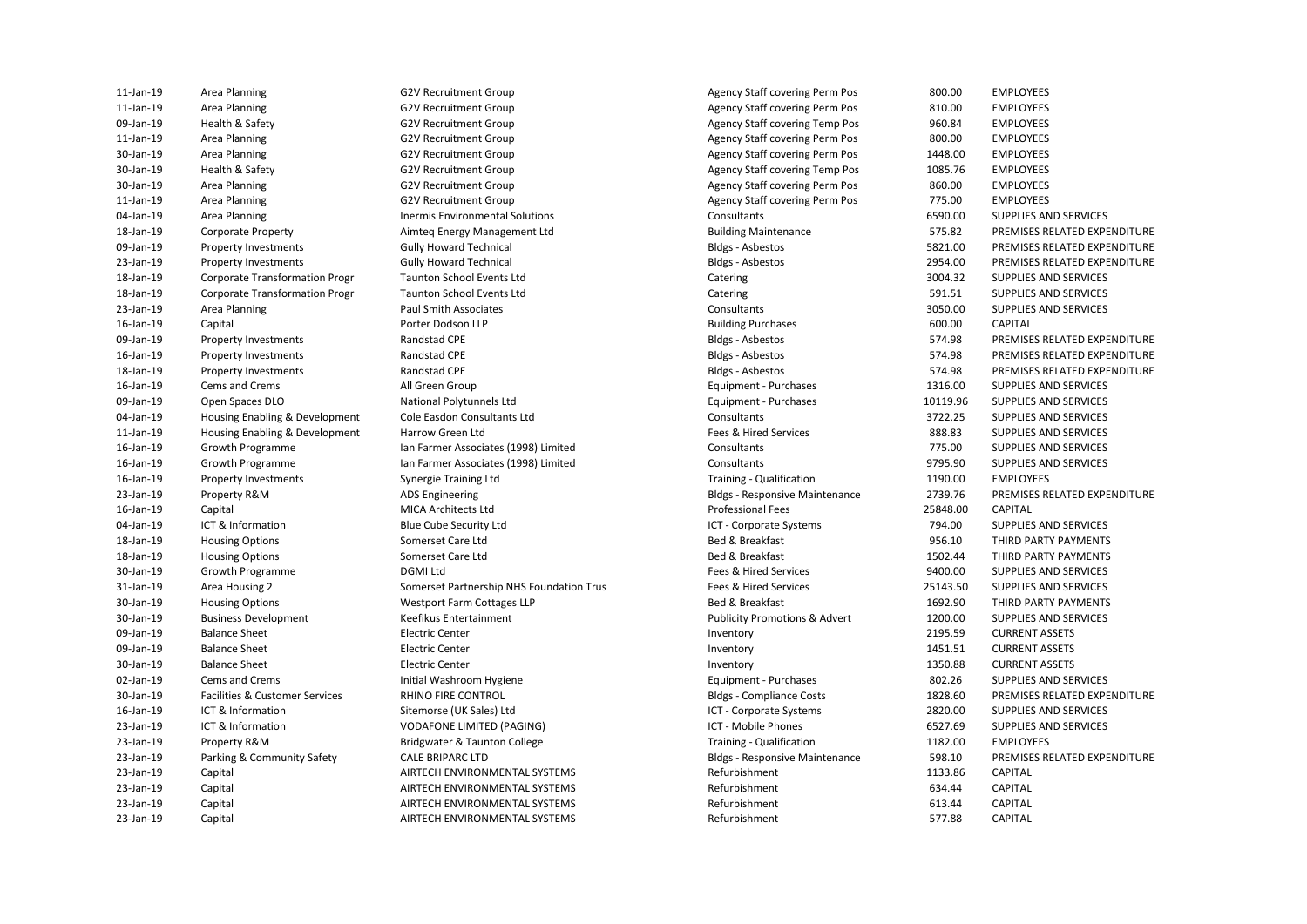| 23-Jan-19 | Capital                        | AIRTECH ENVIRONMENTAL SYSTEMS      | Refurbishment                         | 613.44  | <b>CAPITAL</b>               |
|-----------|--------------------------------|------------------------------------|---------------------------------------|---------|------------------------------|
| 23-Jan-19 | Capital                        | AIRTECH ENVIRONMENTAL SYSTEMS      | Refurbishment                         | 619.88  | <b>CAPITAL</b>               |
| 23-Jan-19 | Capital                        | AIRTECH ENVIRONMENTAL SYSTEMS      | Refurbishment                         | 634.44  | <b>CAPITAL</b>               |
| 23-Jan-19 | Capital                        | AIRTECH ENVIRONMENTAL SYSTEMS      | Refurbishment                         | 577.88  | CAPITAL                      |
| 23-Jan-19 | Capital                        | AIRTECH ENVIRONMENTAL SYSTEMS      | Refurbishment                         | 577.88  | CAPITAL                      |
| 23-Jan-19 | Capital                        | AIRTECH ENVIRONMENTAL SYSTEMS      | Refurbishment                         | 585.20  | CAPITAL                      |
| 23-Jan-19 | Capital                        | AIRTECH ENVIRONMENTAL SYSTEMS      | Refurbishment                         | 1129.36 | CAPITAL                      |
| 23-Jan-19 | Capital                        | AIRTECH ENVIRONMENTAL SYSTEMS      | Refurbishment                         | 577.88  | <b>CAPITAL</b>               |
| 30-Jan-19 | Capital                        | AIRTECH ENVIRONMENTAL SYSTEMS      | Refurbishment                         | 577.88  | <b>CAPITAL</b>               |
| 09-Jan-19 | Property Investments           | <b>HAYS Specialist Recruitment</b> | <b>Agency Staff covering Temp Pos</b> | 879.92  | <b>EMPLOYEES</b>             |
| 02-Jan-19 | Assets                         | <b>HAYS Specialist Recruitment</b> | Agency Staff covering Temp Pos        | 1343.88 | <b>EMPLOYEES</b>             |
| 09-Jan-19 | Property Investments           | <b>HAYS Specialist Recruitment</b> | Agency Staff covering Temp Pos        | 1099.90 | <b>EMPLOYEES</b>             |
| 04-Jan-19 | Assets                         | <b>HAYS Specialist Recruitment</b> | Agency Staff covering Perm Pos        | 1647.05 | <b>EMPLOYEES</b>             |
| 16-Jan-19 | Property Investments           | <b>HAYS Specialist Recruitment</b> | Agency Staff covering Temp Pos        | 1099.90 | <b>EMPLOYEES</b>             |
| 16-Jan-19 | Assets                         | <b>HAYS Specialist Recruitment</b> | Agency Staff covering Perm Pos        | 1332.75 | <b>EMPLOYEES</b>             |
| 16-Jan-19 | Assets                         | <b>HAYS Specialist Recruitment</b> | Agency Staff covering Perm Pos        | 1143.30 | <b>EMPLOYEES</b>             |
| 16-Jan-19 | Assets                         | <b>HAYS Specialist Recruitment</b> | Agency Staff covering Perm Pos        | 2250.95 | <b>EMPLOYEES</b>             |
| 16-Jan-19 | Assets                         | <b>HAYS Specialist Recruitment</b> | <b>Agency Staff covering Temp Pos</b> | 1676.78 | <b>EMPLOYEES</b>             |
| 11-Jan-19 | HR&OD                          | <b>HAYS Specialist Recruitment</b> | Agency Staff covering Perm Pos        | 929.45  | <b>EMPLOYEES</b>             |
| 16-Jan-19 | Property Investments           | <b>HAYS Specialist Recruitment</b> | <b>Agency Staff covering Temp Pos</b> | 1099.90 | <b>EMPLOYEES</b>             |
| 11-Jan-19 | HR&OD                          | <b>HAYS Specialist Recruitment</b> | Agency Staff covering Perm Pos        | 753.60  | <b>EMPLOYEES</b>             |
| 16-Jan-19 | Assets                         | <b>HAYS Specialist Recruitment</b> | Agency Staff covering Perm Pos        | 1482.35 | <b>EMPLOYEES</b>             |
| 11-Jan-19 | Growth Programme               | <b>HAYS Specialist Recruitment</b> | Agency Staff covering Temp Pos        | 1823.31 | <b>EMPLOYEES</b>             |
| 16-Jan-19 | Housing Enabling & Development | <b>HAYS Specialist Recruitment</b> | Agency Staff covering Perm Pos        | 942.42  | <b>EMPLOYEES</b>             |
| 11-Jan-19 | Growth Programme               | <b>HAYS Specialist Recruitment</b> | <b>Agency Staff covering Temp Pos</b> | 945.44  | <b>EMPLOYEES</b>             |
| 16-Jan-19 | Housing Enabling & Development | <b>HAYS Specialist Recruitment</b> | <b>Agency Staff covering Perm Pos</b> | 942.42  | <b>EMPLOYEES</b>             |
| 16-Jan-19 | Housing Enabling & Development | <b>HAYS Specialist Recruitment</b> | <b>Agency Staff covering Perm Pos</b> | 942.42  | <b>EMPLOYEES</b>             |
| 11-Jan-19 | <b>HR &amp; OD</b>             | <b>HAYS Specialist Recruitment</b> | <b>Agency Staff covering Perm Pos</b> | 743.56  | <b>EMPLOYEES</b>             |
| 11-Jan-19 | Procurement                    | <b>HAYS Specialist Recruitment</b> | Agency Staff covering Perm Pos        | 1910.87 | <b>EMPLOYEES</b>             |
| 16-Jan-19 | Assets                         | <b>HAYS Specialist Recruitment</b> | <b>Agency Staff covering Temp Pos</b> | 1679.85 | <b>EMPLOYEES</b>             |
| 31-Jan-19 | Growth Programme               | <b>HAYS Specialist Recruitment</b> | <b>Agency Staff covering Temp Pos</b> | 1823.31 | <b>EMPLOYEES</b>             |
| 31-Jan-19 | Growth Programme               | <b>HAYS Specialist Recruitment</b> | Agency Staff covering Temp Pos        | 850.90  | <b>EMPLOYEES</b>             |
| 31-Jan-19 | Growth Programme               | <b>HAYS Specialist Recruitment</b> | Agency Staff covering Temp Pos        | 945.44  | <b>EMPLOYEES</b>             |
| 31-Jan-19 | Growth Programme               | <b>HAYS Specialist Recruitment</b> | <b>Agency Staff covering Temp Pos</b> | 2025.90 | <b>EMPLOYEES</b>             |
| 31-Jan-19 | Procurement                    | <b>HAYS Specialist Recruitment</b> | <b>Agency Staff covering Perm Pos</b> | 1895.90 | <b>EMPLOYEES</b>             |
| 31-Jan-19 | Procurement                    | <b>HAYS Specialist Recruitment</b> | Agency Staff covering Perm Pos        | 1895.90 | <b>EMPLOYEES</b>             |
| 31-Jan-19 | Assets                         | <b>HAYS Specialist Recruitment</b> | Agency Staff covering Temp Pos        | 1679.85 | <b>EMPLOYEES</b>             |
| 31-Jan-19 | <b>HR &amp; OD</b>             | <b>HAYS Specialist Recruitment</b> | Agency Staff covering Perm Pos        | 743.56  | <b>EMPLOYEES</b>             |
| 31-Jan-19 | Housing Enabling & Development | <b>HAYS Specialist Recruitment</b> | Agency Staff covering Perm Pos        | 942.42  | <b>EMPLOYEES</b>             |
| 31-Jan-19 | HR&OD                          | <b>HAYS Specialist Recruitment</b> | <b>Agency Staff covering Perm Pos</b> | 557.67  | <b>EMPLOYEES</b>             |
| 25-Jan-19 | Assets                         | <b>HAYS Specialist Recruitment</b> | <b>Agency Staff covering Temp Pos</b> | 1679.85 | <b>EMPLOYEES</b>             |
| 25-Jan-19 | Housing Enabling & Development | <b>HAYS Specialist Recruitment</b> | <b>Agency Staff covering Perm Pos</b> | 942.42  | <b>EMPLOYEES</b>             |
| 11-Jan-19 | <b>Balance Sheet</b>           | Plumbase                           | Inventory                             | 608.94  | <b>CURRENT ASSETS</b>        |
| 09-Jan-19 | <b>Balance Sheet</b>           | Plumbase                           | Inventory                             | 968.63  | <b>CURRENT ASSETS</b>        |
| 09-Jan-19 | Property R&M                   | Plumbase                           | Fees & Hired Services                 | 1670.74 | SUPPLIES AND SERVICES        |
| 09-Jan-19 | <b>Balance Sheet</b>           | Plumbase                           | Inventory                             | 610.62  | <b>CURRENT ASSETS</b>        |
| 02-Jan-19 | Property R&M                   | Plumbase                           | <b>Bldgs - Planned Maintenance</b>    | 903.93  | PREMISES RELATED EXPENDITURE |
| 23-Jan-19 | Property R&M                   | Plumbase                           | <b>Bldgs - Responsive Maintenance</b> | 616.97  | PREMISES RELATED EXPENDITURE |
|           |                                |                                    |                                       |         |                              |

| efurbishment                           | 613.44           | <b>CAPITAL</b>             |
|----------------------------------------|------------------|----------------------------|
| efurbishment                           | 619.88           | <b>CAPITAL</b>             |
| efurbishment                           | 634.44           | <b>CAPITAL</b>             |
| efurbishment                           | 577.88           | <b>CAPITAL</b>             |
| efurbishment                           | 577.88           | <b>CAPITAL</b>             |
| efurbishment                           | 585.20           | <b>CAPITAL</b>             |
| efurbishment                           | 1129.36          | <b>CAPITAL</b>             |
| efurbishment                           | 577.88           | <b>CAPITAL</b>             |
| efurbishment                           | 577.88           | CAPITAL                    |
| gency Staff covering Temp Pos          | 879.92           | <b>EMPLOYEES</b>           |
| gency Staff covering Temp Pos          | 1343.88          | <b>EMPLOYEES</b>           |
| gency Staff covering Temp Pos          | 1099.90          | <b>EMPLOYEES</b>           |
| gency Staff covering Perm Pos          | 1647.05          | <b>EMPLOYEES</b>           |
| gency Staff covering Temp Pos          | 1099.90          | <b>EMPLOYEES</b>           |
| gency Staff covering Perm Pos          | 1332.75          | <b>EMPLOYEES</b>           |
| gency Staff covering Perm Pos          | 1143.30          | <b>EMPLOYEES</b>           |
| gency Staff covering Perm Pos          | 2250.95          | <b>EMPLOYEES</b>           |
| gency Staff covering Temp Pos          | 1676.78          | <b>EMPLOYEES</b>           |
| gency Staff covering Perm Pos          | 929.45           | <b>EMPLOYEES</b>           |
| gency Staff covering Temp Pos          | 1099.90          | <b>EMPLOYEES</b>           |
| gency Staff covering Perm Pos          | 753.60           | <b>EMPLOYEES</b>           |
| gency Staff covering Perm Pos          | 1482.35          | <b>EMPLOYEES</b>           |
| gency Staff covering Temp Pos          | 1823.31          | <b>EMPLOYEES</b>           |
| gency Staff covering Perm Pos          | 942.42           | <b>EMPLOYEES</b>           |
| gency Staff covering Temp Pos          | 945.44           | <b>EMPLOYEES</b>           |
| gency Staff covering Perm Pos          | 942.42           | <b>EMPLOYEES</b>           |
| gency Staff covering Perm Pos          | 942.42           | <b>EMPLOYEES</b>           |
| gency Staff covering Perm Pos          | 743.56           | <b>EMPLOYEES</b>           |
| gency Staff covering Perm Pos          | 1910.87          | <b>EMPLOYEES</b>           |
| gency Staff covering Temp Pos          | 1679.85          | <b>EMPLOYEES</b>           |
| gency Staff covering Temp Pos          | 1823.31          | <b>EMPLOYEES</b>           |
| gency Staff covering Temp Pos          | 850.90           | <b>EMPLOYEES</b>           |
| gency Staff covering Temp Pos          | 945.44           | <b>EMPLOYEES</b>           |
| gency Staff covering Temp Pos          | 2025.90          | <b>EMPLOYEES</b>           |
| gency Staff covering Perm Pos          | 1895.90          | <b>EMPLOYEES</b>           |
| gency Staff covering Perm Pos          | 1895.90          | <b>EMPLOYEES</b>           |
| gency Staff covering Temp Pos          | 1679.85          | <b>EMPLOYEES</b>           |
| gency Staff covering Perm Pos          | 743.56           | <b>EMPLOYEES</b>           |
| gency Staff covering Perm Pos          | 942.42           | <b>EMPLOYEES</b>           |
| gency Staff covering Perm Pos          | 557.67           | <b>EMPLOYEES</b>           |
| gency Staff covering Temp Pos          | 1679.85          | <b>EMPLOYEES</b>           |
| gency Staff covering Perm Pos          | 942.42           | <b>EMPLOYEES</b>           |
| <b>nventory</b>                        | 608.94           | <b>CURRENT ASSETS</b>      |
|                                        | 968.63           | <b>CURRENT ASSETS</b>      |
| <b>ventory</b><br>ees & Hired Services | 1670.74          | <b>SUPPLIES AND SERVIC</b> |
|                                        |                  | <b>CURRENT ASSETS</b>      |
| <b>ventory</b>                         | 610.62<br>903.93 | PREMISES RELATED E         |
| Idgs - Planned Maintenance             |                  |                            |
| Idgs - Responsive Maintenance          | 616.97           | PREMISES RELATED E         |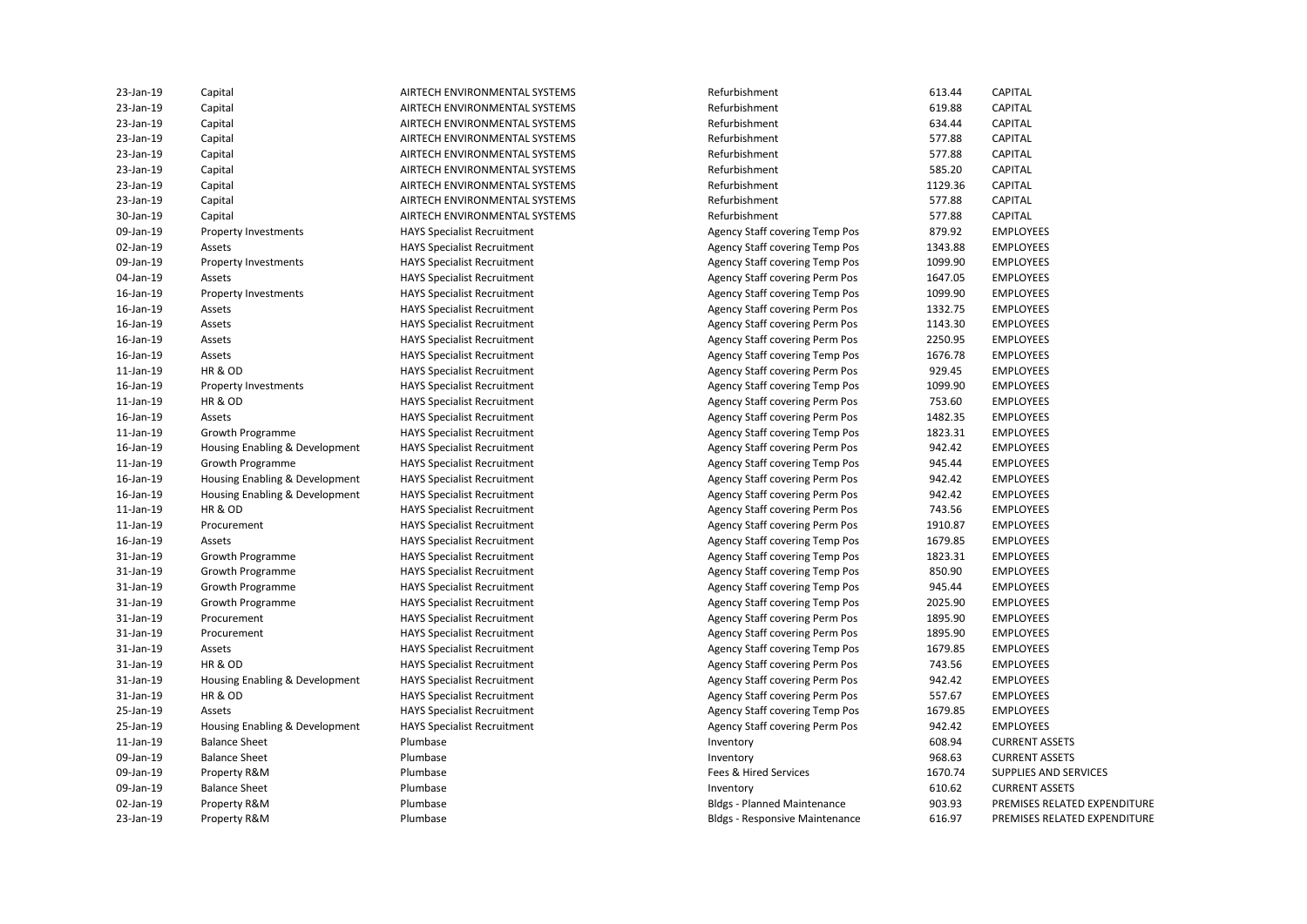| 23-Jan-19 | Property R&M                          | Plumbase                                                               | <b>Bldgs - Responsive Maintenance</b> | 543.70            | PREMISES RELATED EXPENDITURE                                 |
|-----------|---------------------------------------|------------------------------------------------------------------------|---------------------------------------|-------------------|--------------------------------------------------------------|
| 11-Jan-19 | <b>Balance Sheet</b>                  | Plumbase                                                               | Inventory                             | 691.35            | <b>CURRENT ASSETS</b>                                        |
| 30-Jan-19 | <b>Democratic Services</b>            | NATIONAL WESTMINSTER BANK PLC                                          | <b>Bank Charges</b>                   | 5110.18           | SUPPLIES AND SERVICES                                        |
| 09-Jan-19 | <b>Visitor Centre</b>                 | <b>National Express Ltd</b>                                            | <b>Purchase for Resale</b>            | 2717.91           | SUPPLIES AND SERVICES                                        |
| 11-Jan-19 | <b>Visitor Centre</b>                 | Society of London Theatre                                              | Purchase for Resale                   | 1320.00           | SUPPLIES AND SERVICES                                        |
| 09-Jan-19 | Revs and Bens Manager                 | EDENBROWN                                                              | APT & C-Pay Temp                      | 740.00            | <b>EMPLOYEES</b>                                             |
| 11-Jan-19 | Revs and Bens Manager                 | EDENBROWN                                                              | APT & C-Pay Temp                      | 740.00            | <b>EMPLOYEES</b>                                             |
| 16-Jan-19 | Revs and Bens Manager                 | EDENBROWN                                                              | APT & C-Pay Temp                      | 1480.00           | <b>EMPLOYEES</b>                                             |
| 18-Jan-19 | Revs and Bens Manager                 | EDENBROWN                                                              | Agency Staff covering Perm Pos        | 943.25            | <b>EMPLOYEES</b>                                             |
| 18-Jan-19 | Revs and Bens Manager                 | EDENBROWN                                                              | Agency Staff covering Perm Pos        | 882.00            | <b>EMPLOYEES</b>                                             |
| 18-Jan-19 | Revs and Bens Manager                 | EDENBROWN                                                              | Agency Staff covering Perm Pos        | 857.50            | <b>EMPLOYEES</b>                                             |
| 18-Jan-19 | Revs and Bens Manager                 | EDENBROWN                                                              | Agency Staff covering Perm Pos        | 955.50            | <b>EMPLOYEES</b>                                             |
| 18-Jan-19 | Revs and Bens Manager                 | EDENBROWN                                                              | Agency Staff covering Perm Pos        | 563.50            | <b>EMPLOYEES</b>                                             |
| 18-Jan-19 | Revs and Bens Manager                 | EDENBROWN                                                              | Agency Staff covering Perm Pos        | 713.00            | <b>EMPLOYEES</b>                                             |
| 18-Jan-19 | Revs and Bens Manager                 | EDENBROWN                                                              | Agency Staff covering Perm Pos        | 897.00            | <b>EMPLOYEES</b>                                             |
| 23-Jan-19 | Revs and Bens Manager                 | EDENBROWN                                                              | APT & C-Pay Temp                      | 1040.00           | <b>EMPLOYEES</b>                                             |
| 25-Jan-19 | Revs and Bens Manager                 | EDENBROWN                                                              | APT & C-Pay Temp                      | 740.00            | <b>EMPLOYEES</b>                                             |
| 25-Jan-19 | Revs and Bens Manager                 | EDENBROWN                                                              | Agency Staff covering Perm Pos        | 980.00            | <b>EMPLOYEES</b>                                             |
| 23-Jan-19 | Capital                               | PROLUDIC LTD                                                           | <b>Furniture Equipment Purchases</b>  | 2168.05           | <b>CAPITAL</b>                                               |
| 04-Jan-19 | Legal                                 | <b>MENDIP DISTRICT COUNCIL</b>                                         | <b>Other Local Authorities</b>        | 3262.50           | THIRD PARTY PAYMENTS                                         |
| 04-Jan-19 | Legal                                 | <b>MENDIP DISTRICT COUNCIL</b>                                         | <b>Other Local Authorities</b>        | 879.38            | THIRD PARTY PAYMENTS                                         |
| 25-Jan-19 | Legal                                 | MENDIP DISTRICT COUNCIL                                                | <b>Other Local Authorities</b>        | 25262.75          | THIRD PARTY PAYMENTS                                         |
| 23-Jan-19 | Growth Programme                      | <b>BRUTON KNOWLES</b>                                                  | Fees & Hired Services                 | 2318.19           | SUPPLIES AND SERVICES                                        |
| 25-Jan-19 | Finance                               | Alarm                                                                  | <b>General Insurance</b>              | 666.00            | SUPPLIES AND SERVICES                                        |
| 02-Jan-19 | Open Spaces DLO                       | CHRYSTAL CONSULTING                                                    | Equipment - Purchases                 | 2700.00           | SUPPLIES AND SERVICES                                        |
| 30-Jan-19 | ICT & Information                     | TELEFONICA O2 (UK) LTD                                                 | ICT - Mobile Phones                   | 919.83            | SUPPLIES AND SERVICES                                        |
| 02-Jan-19 |                                       |                                                                        |                                       |                   |                                                              |
| 02-Jan-19 | Cems and Crems                        | <b>CORONA ENERGY RETAIL 4 LTD</b><br><b>CORONA ENERGY RETAIL 4 LTD</b> | Gas<br>Gas                            | 3124.69<br>795.17 | PREMISES RELATED EXPENDITURE<br>PREMISES RELATED EXPENDITURE |
|           | Supported Housing Dev                 |                                                                        |                                       |                   |                                                              |
| 31-Jan-19 | Supported Housing Dev                 | <b>CORONA ENERGY RETAIL 4 LTD</b>                                      | Gas                                   | 804.92            | PREMISES RELATED EXPENDITURE                                 |
| 11-Jan-19 | <b>Balance Sheet</b>                  | <b>BUILDBASE LTD</b>                                                   | Inventory                             | 814.36            | <b>CURRENT ASSETS</b>                                        |
| 11-Jan-19 | <b>Balance Sheet</b>                  | <b>BUILDBASE LTD</b>                                                   | Inventory                             | 1336.40           | <b>CURRENT ASSETS</b>                                        |
| 11-Jan-19 | <b>Balance Sheet</b>                  | <b>BUILDBASE LTD</b>                                                   | Inventory                             | 1476.63           | <b>CURRENT ASSETS</b>                                        |
| 30-Jan-19 | <b>Balance Sheet</b>                  | <b>BUILDBASE LTD</b>                                                   | Inventory                             | 1412.41           | <b>CURRENT ASSETS</b>                                        |
| 31-Jan-19 | <b>Balance Sheet</b>                  | <b>BUILDBASE LTD</b>                                                   | Inventory                             | 598.96            | <b>CURRENT ASSETS</b>                                        |
| 31-Jan-19 | <b>Balance Sheet</b>                  | <b>BUILDBASE LTD</b>                                                   | Inventory                             | 1175.98           | <b>CURRENT ASSETS</b>                                        |
| 31-Jan-19 | <b>Balance Sheet</b>                  | <b>BUILDBASE LTD</b>                                                   | Inventory                             | 689.99            | <b>CURRENT ASSETS</b>                                        |
| 18-Jan-19 | Revs and Bens Manager                 | <b>CIVICA UK LTD</b>                                                   | ICT - Business Systems                | 11830.98          | SUPPLIES AND SERVICES                                        |
| 18-Jan-19 | Revs and Bens Manager                 | <b>CIVICA UK LTD</b>                                                   | ICT - Software                        | 1906.00           | SUPPLIES AND SERVICES                                        |
| 02-Jan-19 | Property R&M                          | <b>JEWSON LTD</b>                                                      | <b>Bldgs - Responsive Maintenance</b> | 1177.80           | PREMISES RELATED EXPENDITURE                                 |
| 02-Jan-19 | Property R&M                          | <b>JEWSON LTD</b>                                                      | <b>Bldgs - Responsive Maintenance</b> | 882.74            | PREMISES RELATED EXPENDITURE                                 |
| 30-Jan-19 | Assets                                | <b>CLARKE WILLMOTT</b>                                                 | Contractors                           | 900.00            | SUPPLIES AND SERVICES                                        |
| 02-Jan-19 | HR&OD                                 | THE OPEN UNIVERSITY                                                    | Training - Qualification              | 2928.00           | <b>EMPLOYEES</b>                                             |
| 25-Jan-19 | Cems and Crems                        | INST OF CEMETERY & CREMATION MANAGE                                    | Advertising for Staff Vacancie        | 960.00            | <b>EMPLOYEES</b>                                             |
| 30-Jan-19 | Cems and Crems                        | <b>TELESHORE UK LTD</b>                                                | Equipment - Purchases                 | 503.11            | SUPPLIES AND SERVICES                                        |
| 09-Jan-19 | <b>Corporate Transformation Progr</b> | MARTIN JAMES CONSULTANCY LTD                                           | Consultants                           | 3730.67           | SUPPLIES AND SERVICES                                        |
| 09-Jan-19 | <b>Corporate Transformation Progr</b> | <b>MARTIN JAMES CONSULTANCY LTD</b>                                    | Consultants                           | 734.53            | <b>SUPPLIES AND SERVICES</b>                                 |
| 23-Jan-19 | Property R&M                          | AIS CONTRACT CLEANERS LTD                                              | <b>Contract Cleaning</b>              | 1087.61           | PREMISES RELATED EXPENDITURE                                 |
| 23-Jan-19 | Parking & Community Safety            | AIS CONTRACT CLEANERS LTD                                              | <b>Contract Cleaning</b>              | 530.00            | PREMISES RELATED EXPENDITURE                                 |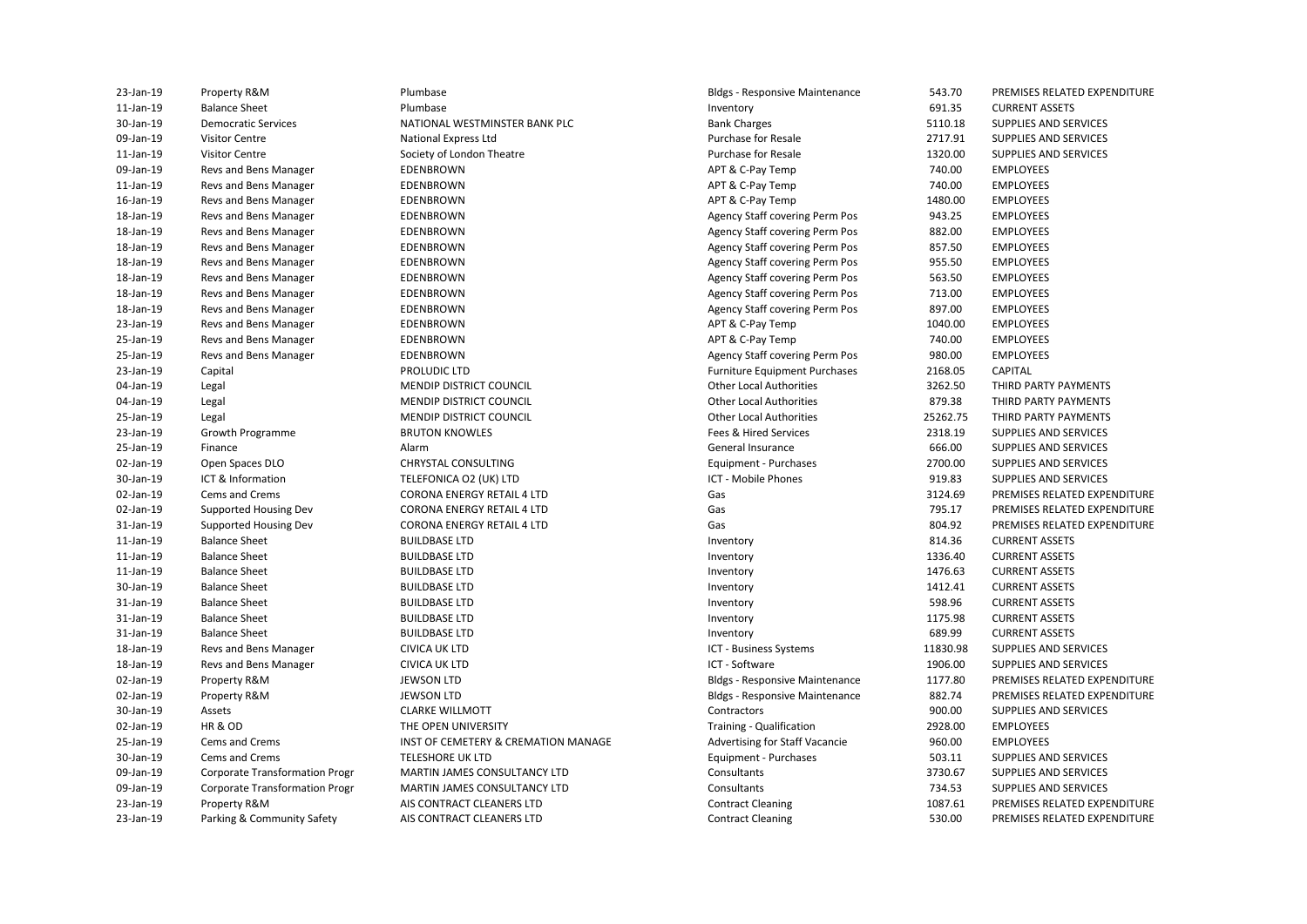25-Jan-19 Capital ARK REMOVALS AND STORAGE LIMITED Refurbishment 10000.00 CAPITAL 25-Jan-19 Capital ARK REMOVALS AND STORAGE LIMITED Refurbishment 12165.00 CAPITAL 25-Jan-19 Area Planning CE CAPITAL EQUIPMENT FINANCE LTD CET - R & M 777.48 SUPPLIES AND SERVICES 09-Jan-19 HRA Policy & Management MIND IN SOMERSET GRANTS CONSIDERITY Grants (No gds/srv rec) 9737.00 TRANSFER PAYMENTS 31-Jan-19 Housing Enabling & Development Ocean Media Group Ltd Fees & Hired Services 7785.00 SUPPLIES AND SERVICES 23-Jan-19 Housing Enabling & Development Flexiform Business Furniture Ltd Materials Materials 1086.54 SUPPLIES AND SERVICES 11-Jan-19 Business Development Character Graphics Publicity Promotions & Advert 850.00 SUPPLIES AND SERVICES 09-Jan-19 Balance Sheet Click Travel.cloud Click Travel Holding Account 671.70 HOLDING ACCOUNTS 30-Jan-19 Open Spaces DLO **Montaz Engineering Solutions Ltd** Agency Staff covering Perm Pos 5806.47 EMPLOYEES 30-Jan-19 Open Spaces GF Montaz Engineering Solutions Ltd Fees & Hired Services 510.00 SUPPLIES AND SERVICES 30-Jan-19 Open Spaces DLO Montaz Engineering Solutions Ltd Equipment - Lease / Rental 540.00 SUPPLIES AND SERVICES 18-Jan-19 Facilities & Customer Services Mercury Infrastructure Services Ltd Contract Cleaning 2937.66 PREMISES RELATED EXPENDITURE 18-Jan-19 Facilities & Customer Services Mercury Infrastructure Services Ltd Contract Cleaning 2937.66 PREMISES RELATED EXPENDITURE 09-Jan-19 Visitor Centre NSPCC REGISTERED CHARITY Purchase for Resale 665.00 SUPPLIES AND SERVICES 23-Jan-19 Environmental Health NIGEL K FORD Fees & Hired Services Fees & Hired Services 23-Jan-19 SERVICES AND SERVICES 30-Jan-19 Environmental Health NIGEL K FORD Fees & Hired Services Fees & Hired Services 200 SUPPLIES AND SERVICES 18-Jan-19 Housing Options Magna Housing Limited Rents 4897.25 PREMISES RELATED EXPENDITURE 25-Jan-19 Open Spaces DLO JCB Finance Ltd Equipment - Purchases 900.00 SUPPLIES AND SERVICES 25-Jan-19 Housing Options **APC REMOVALS** AND SERVICES Contractors Contractors 637.00 SUPPLIES AND SERVICES 16-Jan-19 ICT & Information Specialist Computer Centres Computer Centres ICT - Support 1000.00 SUPPLIES AND SERVICES 18-Jan-19 Area Housing 2 Arc Bed & Breakfast 575.00 THIRD PARTY PAYMENTS 04-Jan-19 Area Planning THREE DRAGONS (LC) LTD Consultants Consultants 11631.00 SUPPLIES AND SERVICES 02-Jan-19 Deane Helpline Samma Business Communications (CT - Telephones Se2.32 SUPPLIES AND SERVICES ON THE SAND SERVICES AND SERVICES AND SERVICES Communications (Samma Business Communications and the services of the serv 18-Jan-19 Deane Helpline **State Comma Business Communications** CCT - Telephones COMET - Telephones 926.78 SUPPLIES AND SERVICES 16-Jan-19 Area Housing 1 Office Depot UK Ltd Stationery 670.00 SUPPLIES AND SERVICES 11-Jan-19 Capital Capital Flexiform Business Furniture Ltd Furniture Equipment Purchases 2396.05 CAPITAL (1996)<br>1999 - Housing Faabling & Development Flexiform Business Furniture Ltd Materials Materials Materials (1996,54 11-Jan-19 Business Development Hestercombe Gardens Ltd Consultants 2000.00 SUPPLIES AND SERVICES 09-Jan-19 Area Planning Computer Consultants Consultants Consultants 1425.00 SUPPLIES AND SERVICES 11-Jan-19 ICT & Information GlobalSign Ltd ICT - Software 726.00 SUPPLIES AND SERVICES 02-Jan-19 Open Spaces DLO WESTERN FUEL VEH COSTS - THE Veh costs - fuel Veh costs - fuel 672.38 TRANSPORT RELATED EXPENDITURE 09-Jan-19 Open Spaces DLO WESTERN FUEL VEH COSTS - fuel Veh costs - fuel 541.26 TRANSPORT RELATED EXPENDITURE 18-Jan-19 Open Spaces DLO TomTech (UK) Ltd Equipment - Purchases 1600.00 SUPPLIES AND SERVICES 16-Jan-19 Capital KOMPAN LTD Furniture Equipment Purchases 4344.00 CAPITAL 18-Jan-19 Capital KOMPAN LTD Furniture Equipment Purchases 2005.88 CAPITAL 16-Jan-19 Capital KOMPAN LTD Furniture Equipment Purchases 15790.88 CAPITAL 16-Jan-19 Capital KOMPAN LTD Furniture Equipment Purchases 4768.31 CAPITAL 25-Jan-19 Capital KOMPAN LTD Furniture Equipment Purchases 8913.79 CAPITAL 30-Jan-19 Environmental Health KLIPSPRINGER Equipment - Purchases 570.00 SUPPLIES AND SERVICES 25-Jan-19 Area Housing 3 Groves Xtreme Clean Non Contract Cleaning Non Contract Cleaning 820.00 PREMISES RELATED EXPENDITURE 09-Jan-19 Property R&M Simon Rugg Fees & Hired Services 825.00 SUPPLIES AND SERVICES 18-Jan-19 Open Spaces DLO Fleet Solutions from BT Veh costs - r&m 3771.90 TRANSPORT RELATED EXPENDITURE 18-Jan-19 Open Spaces DLO Fleet Solutions from BT Veh costs - r&m 3049.81 TRANSPORT RELATED EXPENDITURE 02-Jan-19 Facilities & Customer Services 3D Security Ltd Security Ltd Security Security 3066.75 SUPPLIES AND SERVICES 16-Jan-19 Facilities & Customer Services 3D Security Ltd Security 2407.00 SUPPLIES AND SERVICES 16-Jan-19 Parking & Community Safety 3D Security Ltd Contractors 3654.00 SUPPLIES AND SERVICES 25-Jan-19 Parking & Community Safety 3D Security Ltd Contractors 2581.00 SUPPLIES AND SERVICES

AIS CONTRACT CLEANERS LTD NIGEL K FORD NIGFI K FORD Magna Housing Limited ICB Finance I td Office Depot UK Itd Flexiform Business Furniture Ltd **Hestercombe Gardens Ltd** Groves Xtreme Clean Fleet Solutions from BT **Fleet Solutions from BT** 3D Security Ltd 3D Security Ltd 3D Security Ltd 3D Security Ltd

ICT - Support ICT - Telephones ICT - Telephones ICT - Software Veh costs - fuel Veh costs - fuel 16-Jan-19 Property R&M AIS CONTRACT CLEANERS LTD Bldgs - Planned Maintenance 590.00 PREMISES RELATED EXPENDITURE 18-Jan-19 Assets Canal & River Trust Grounds Maintenance 3267.11 PREMISES RELATED EXPENDITURE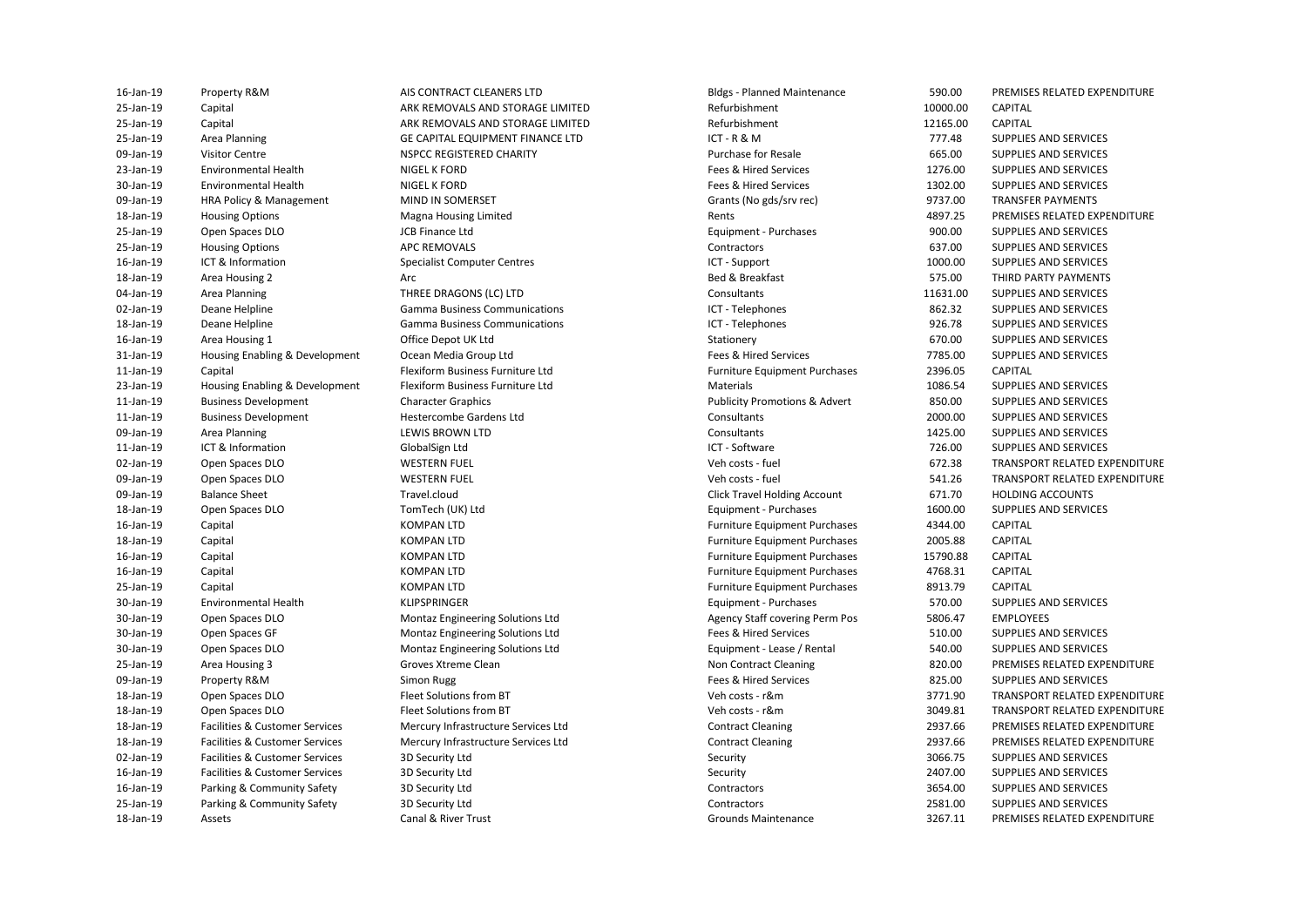| 16-Jan-19       | HR & OD                        | Carol Carpenter Training Ltd           | Training - Non Qualification             | 1500.00  | EMPLOYEES                    |
|-----------------|--------------------------------|----------------------------------------|------------------------------------------|----------|------------------------------|
| 02-Jan-19       | Capital                        | <b>Curtins Consulting Limited</b>      | <b>Consultants Costs</b>                 | 2120.40  | CAPITAL                      |
| 23-Jan-19       | Capital                        | <b>Curtins Consulting Limited</b>      | <b>Consultants Costs</b>                 | 1750.00  | CAPITAL                      |
| 16-Jan-19       | Housing Enabling & Development | <b>Curtins Consulting Limited</b>      | Consultants                              | 1600.00  | SUPPLIES AND SERVICES        |
| 04-Jan-19       | <b>Business Development</b>    | Kontrolit.net Limited                  | <b>Publicity Promotions &amp; Advert</b> | 1250.00  | SUPPLIES AND SERVICES        |
| 11-Jan-19       | <b>Visitor Centre</b>          | <b>Taunton Theatre Association Ltd</b> | <b>Purchase for Resale</b>               | 758.10   | SUPPLIES AND SERVICES        |
| 30-Jan-19       | <b>Business Development</b>    | <b>Taunton Theatre Association Ltd</b> | Grants (No gds/srv rec)                  | 1020.00  | <b>TRANSFER PAYMENTS</b>     |
| 11-Jan-19       | Area Planning                  | <b>Oyster Partnership Ltd</b>          | APT & C-Pay Temp                         | 1288.06  | <b>EMPLOYEES</b>             |
| 11-Jan-19       | Area Planning                  | Oyster Partnership Ltd                 | APT & C-Pay Temp                         | 1119.95  | <b>EMPLOYEES</b>             |
| 16-Jan-19       | Area Planning                  | Oyster Partnership Ltd                 | APT & C-Pay Temp                         | 810.95   | <b>EMPLOYEES</b>             |
| 25-Jan-19       | Area Planning                  | Oyster Partnership Ltd                 | APT & C-Pay Temp                         | 1969.22  | <b>EMPLOYEES</b>             |
| 25-Jan-19       | <b>Planning Policy</b>         | Lepus Consulting Ltd                   | Consultants                              | 940.00   | SUPPLIES AND SERVICES        |
| 11-Jan-19       | <b>Environmental Health</b>    | Somerset Dog Warden Service            | Fees & Hired Services                    | 1718.75  | SUPPLIES AND SERVICES        |
| 23-Jan-19       | <b>Corporate Property</b>      | Interserve FS (UK) Ltd                 | <b>Bldgs - Compliance Costs</b>          | 2768.42  | PREMISES RELATED EXPENDITURE |
| 09-Jan-19       | Capital                        | <b>Thomas Lister</b>                   | <b>Professional Fees</b>                 | 5735.00  | CAPITAL                      |
| 30-Jan-19       | Supported Housing Dev          | <b>CSL DualCom Ltd</b>                 | Equipment - Purchases                    | 1220.72  | SUPPLIES AND SERVICES        |
| 23-Jan-19       | Area Planning                  | South West Heritage Trust Ltd          | Consultants                              | 4879.36  | SUPPLIES AND SERVICES        |
| 30-Jan-19       | Growth Programme               | Tom Gillham Limited                    | Fees & Hired Services                    | 3914.00  | SUPPLIES AND SERVICES        |
| 04-Jan-19       | Property R&M                   | The Carpet Warehouse                   | <b>Bldgs - Responsive Maintenance</b>    | 711.22   | PREMISES RELATED EXPENDITURE |
| 04-Jan-19       | Property R&M                   | The Carpet Warehouse                   | <b>Bldgs - Planned Maintenance</b>       | 698.31   | PREMISES RELATED EXPENDITURE |
| 11-Jan-19       | Property R&M                   | The Carpet Warehouse                   | <b>Bldgs - Planned Maintenance</b>       | 506.61   | PREMISES RELATED EXPENDITURE |
| 11-Jan-19       | Property R&M                   | The Carpet Warehouse                   | <b>Bldgs - Planned Maintenance</b>       | 680.88   | PREMISES RELATED EXPENDITURE |
| 23-Jan-19       | <b>Corporate Property</b>      | The Carpet Warehouse                   | <b>Bldgs - Planned Maintenance</b>       | 5616.80  | PREMISES RELATED EXPENDITURE |
| 11-Jan-19       | Property R&M                   | The Carpet Warehouse                   | <b>Bldgs - Responsive Maintenance</b>    | 918.98   | PREMISES RELATED EXPENDITURE |
| 30-Jan-19       | Property R&M                   | The Carpet Warehouse                   | <b>Bldgs - Responsive Maintenance</b>    | 1858.89  | PREMISES RELATED EXPENDITURE |
| 11-Jan-19       | Property R&M                   | The Carpet Warehouse                   | <b>Bldgs - Responsive Maintenance</b>    | 1019.20  | PREMISES RELATED EXPENDITURE |
| 11-Jan-19       | Property R&M                   | The Carpet Warehouse                   | <b>Bldgs - Responsive Maintenance</b>    | 1389.53  | PREMISES RELATED EXPENDITURE |
| 23-Jan-19       | <b>Corporate Property</b>      | The Carpet Warehouse                   | <b>Bldgs - Planned Maintenance</b>       | 932.93   | PREMISES RELATED EXPENDITURE |
| 16-Jan-19       | <b>HRA Lettings</b>            | The Carpet Warehouse                   | <b>Bldgs - Planned Maintenance</b>       | 1016.08  | PREMISES RELATED EXPENDITURE |
| 16-Jan-19       | Property R&M                   | The Carpet Warehouse                   | <b>Bldgs - Responsive Maintenance</b>    | 3615.78  | PREMISES RELATED EXPENDITURE |
| 16-Jan-19       | Property R&M                   | The Carpet Warehouse                   | <b>Bldgs - Responsive Maintenance</b>    | 1887.89  | PREMISES RELATED EXPENDITURE |
| 16-Jan-19       | Property R&M                   | The Carpet Warehouse                   | <b>Bldgs - Responsive Maintenance</b>    | 707.44   | PREMISES RELATED EXPENDITURE |
| 16-Jan-19       | Property R&M                   | The Carpet Warehouse                   | <b>Bldgs - Planned Maintenance</b>       | 759.93   | PREMISES RELATED EXPENDITURE |
| 16-Jan-19       | Property R&M                   | The Carpet Warehouse                   | <b>Bldgs - Responsive Maintenance</b>    | 529.46   | PREMISES RELATED EXPENDITURE |
| $16$ -Jan- $19$ | Property R&M                   | The Carpet Warehouse                   | <b>Bldgs - Responsive Maintenance</b>    | 1727.89  | PREMISES RELATED EXPENDITURE |
| 16-Jan-19       | Property R&M                   | The Carpet Warehouse                   | <b>Bldgs - Responsive Maintenance</b>    | 1727.89  | PREMISES RELATED EXPENDITURE |
| 16-Jan-19       | Property R&M                   | The Carpet Warehouse                   | <b>Bldgs - Responsive Maintenance</b>    | 1887.89  | PREMISES RELATED EXPENDITURE |
| 16-Jan-19       | Property R&M                   | The Carpet Warehouse                   | <b>Bldgs - Planned Maintenance</b>       | 575.15   | PREMISES RELATED EXPENDITURE |
| 16-Jan-19       | Property R&M                   | The Carpet Warehouse                   | <b>Bldgs - Responsive Maintenance</b>    | 1051.46  | PREMISES RELATED EXPENDITURE |
| 25-Jan-19       | Property R&M                   | The Carpet Warehouse                   | <b>Bldgs - Responsive Maintenance</b>    | 979.69   | PREMISES RELATED EXPENDITURE |
| 23-Jan-19       | Area Housing 2                 | The Carpet Warehouse                   | Bed & Breakfast                          | 585.20   | THIRD PARTY PAYMENTS         |
| 23-Jan-19       | Capital                        | The Carpet Warehouse                   | Refurbishment                            | 629.76   | CAPITAL                      |
| 16-Jan-19       | Supported Housing Dev          | TeleAlarm Europe GmbH                  | Equipment - Purchases                    | 6825.00  | SUPPLIES AND SERVICES        |
| 30-Jan-19       | <b>Balance Sheet</b>           | Matrix SCM Ltd                         | <b>Matrix Holding Account</b>            | 41701.11 | <b>HOLDING ACCOUNTS</b>      |
| 30-Jan-19       | <b>Balance Sheet</b>           | Matrix SCM Ltd                         | <b>Matrix Holding Account</b>            | 36191.02 | <b>HOLDING ACCOUNTS</b>      |
| 30-Jan-19       | Assets                         | Haldons Ltd                            | Consultants                              | 3817.50  | SUPPLIES AND SERVICES        |
| 31-Jan-19       | Area Housing 1                 | St Giles Animal Clinic Ltd             | Contractors                              | 1477.35  | SUPPLIES AND SERVICES        |
| 25-Jan-19       | <b>Housing Options</b>         | <b>Connells Residential Lettings</b>   | 3rd Prty Rent in Advance                 | 1521.15  | THIRD PARTY PAYMENTS         |
|                 |                                |                                        |                                          |          |                              |